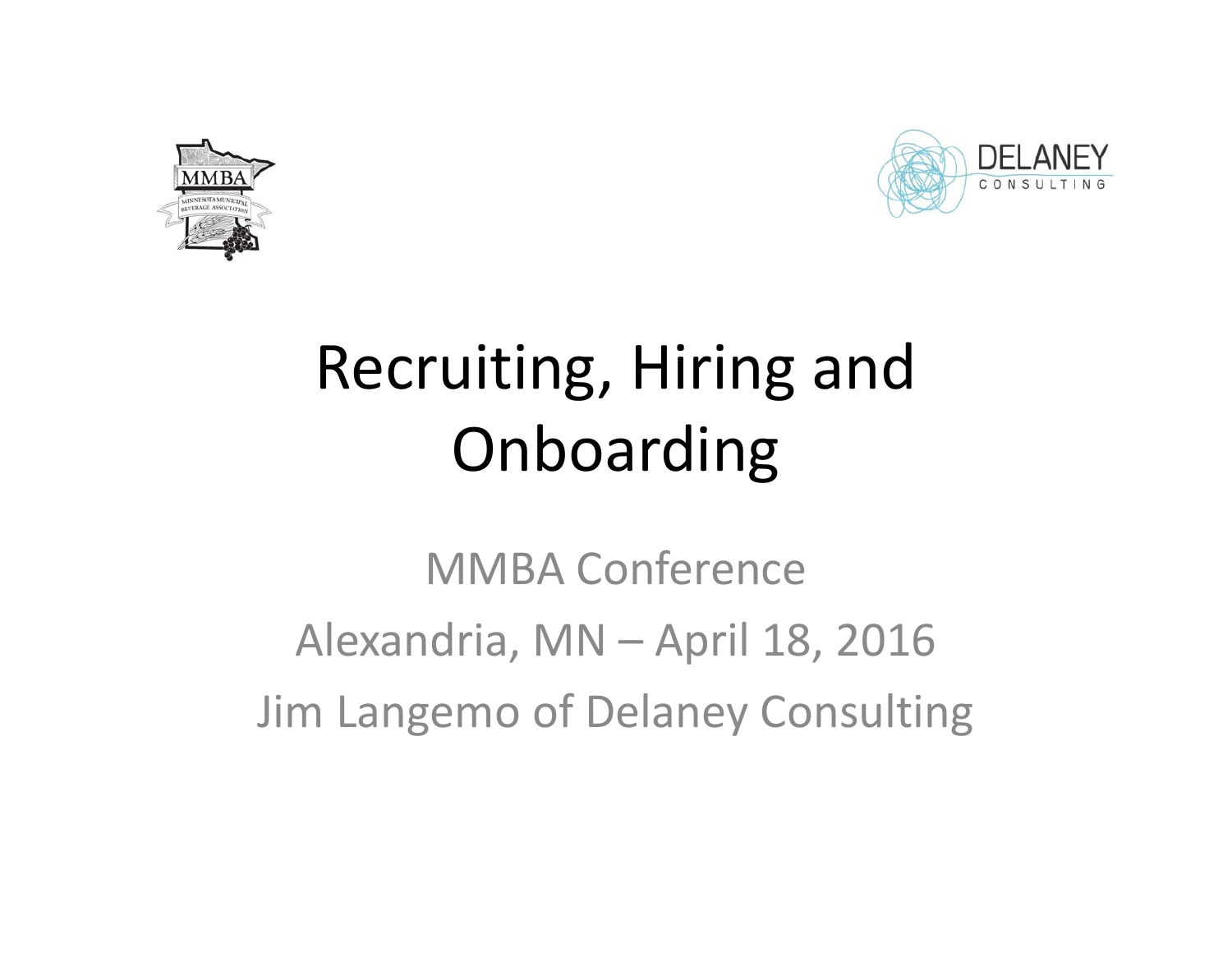#### **Overview**

- By the end of this session, you will take with you best practices for:
	- –Recruiting strong candidates for your operation
	- – $-$  Interviewing and selecting from a strong, diverse pool of candidates
	- Successfully onboarding new candidates so they are productive, engaged, having fun . . . and staying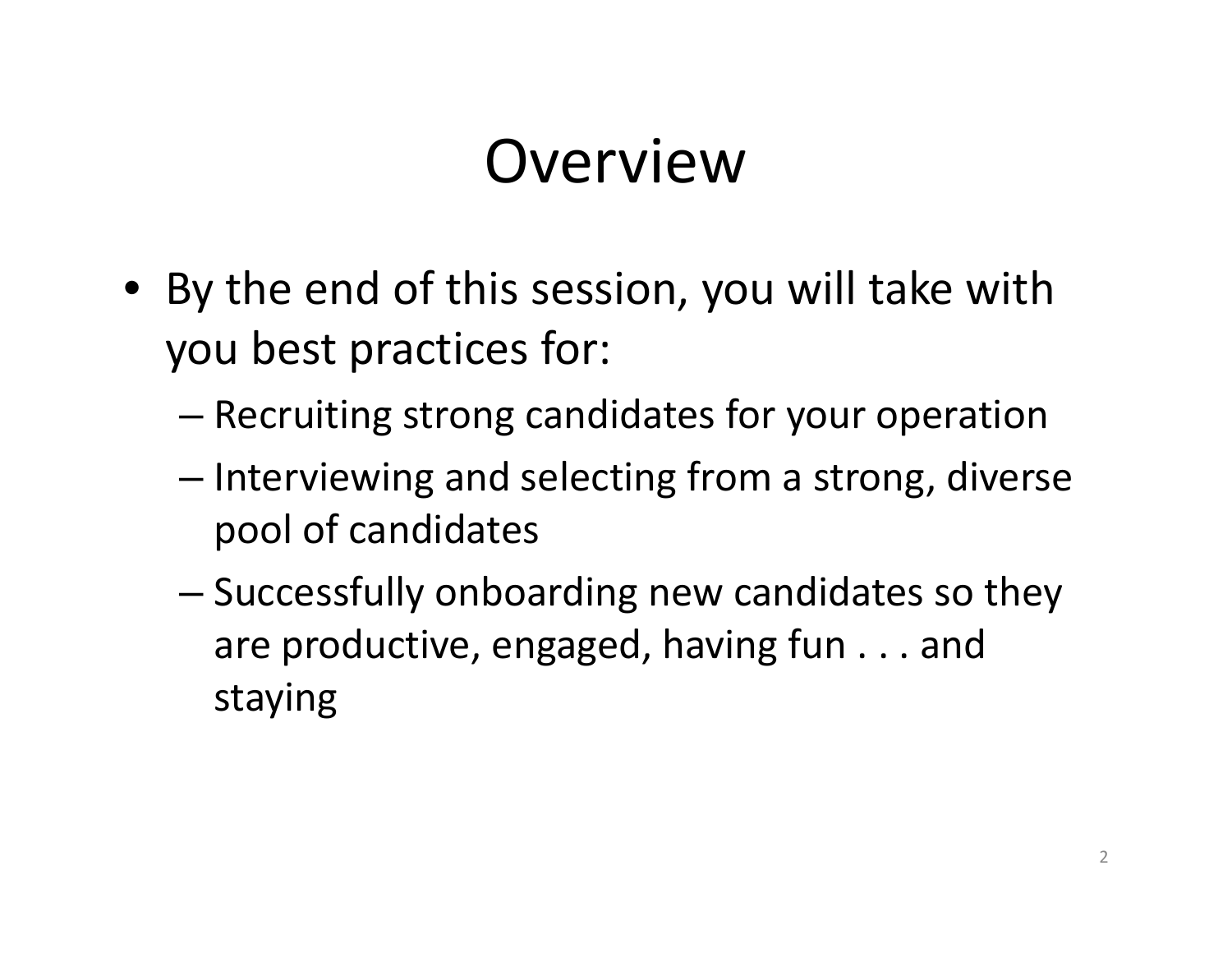# What are your biggest challenges?

- $\square$  Turnover in general
- $\square$  Losing employees to competition
- $\Box$  Getting approval for hiring from the city
- $\square$  Determining how many employees to staff
- $\Box$  Finding qualified candidates
- $\Box$  Number of job applicants
- $\square$  Getting employees who can work the hours I need
- $\Box$  Feeling confident you are hiring the best person
- $\square$  Training new hires
- $\square$  Retaining new hires
- $\Box$  Keeping employees productive after 6 months

\_\_\_\_\_\_\_\_\_\_\_\_\_\_\_\_\_\_\_\_\_\_\_\_\_\_\_\_\_\_

Q Other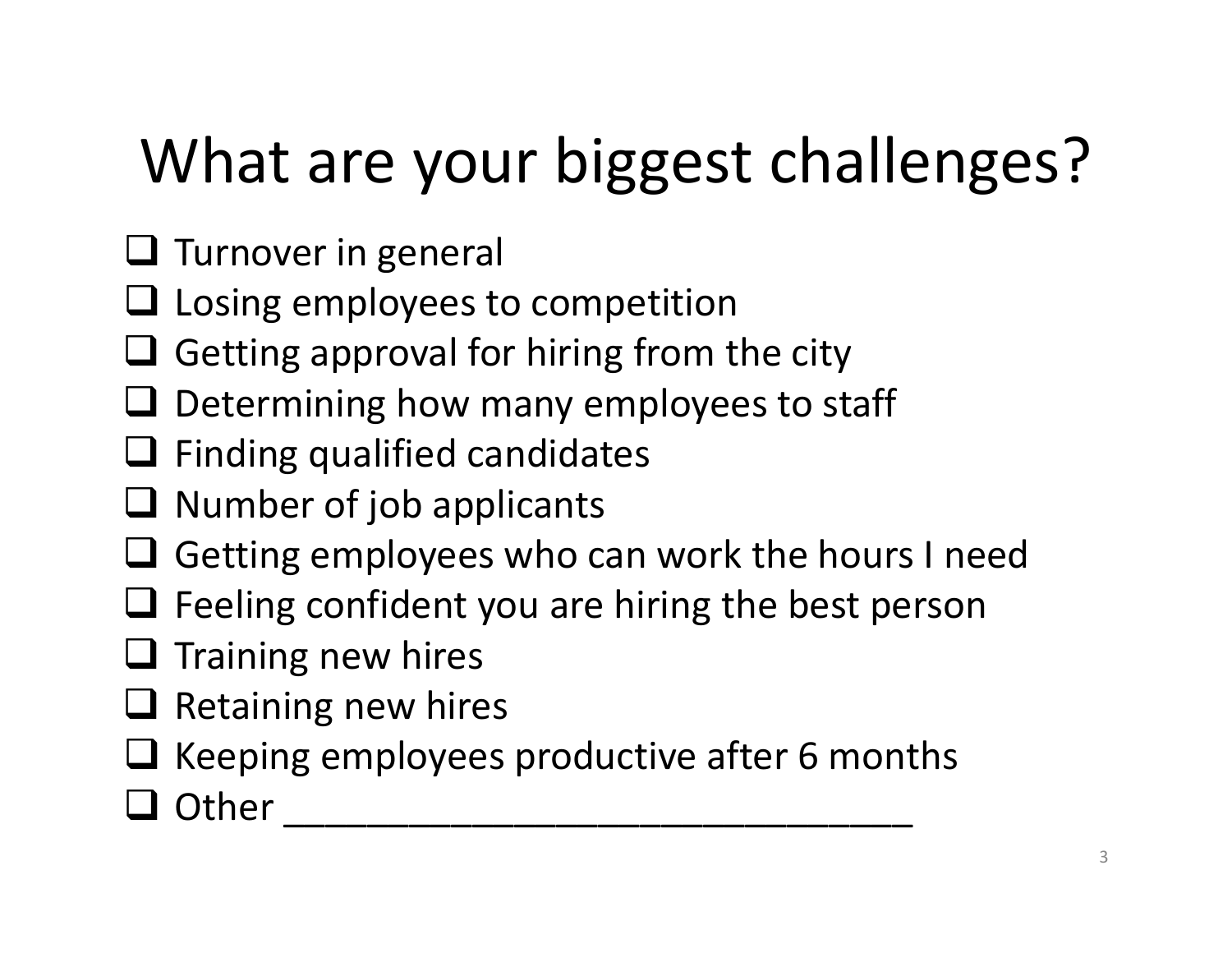### What I Hear In Some Areas

- Fewer job applicants
- Fewer qualified job applicants
- Higher turnover
- Too few people on staff either always hiring or not feeling there are enough people
- Not enough qualified people on staff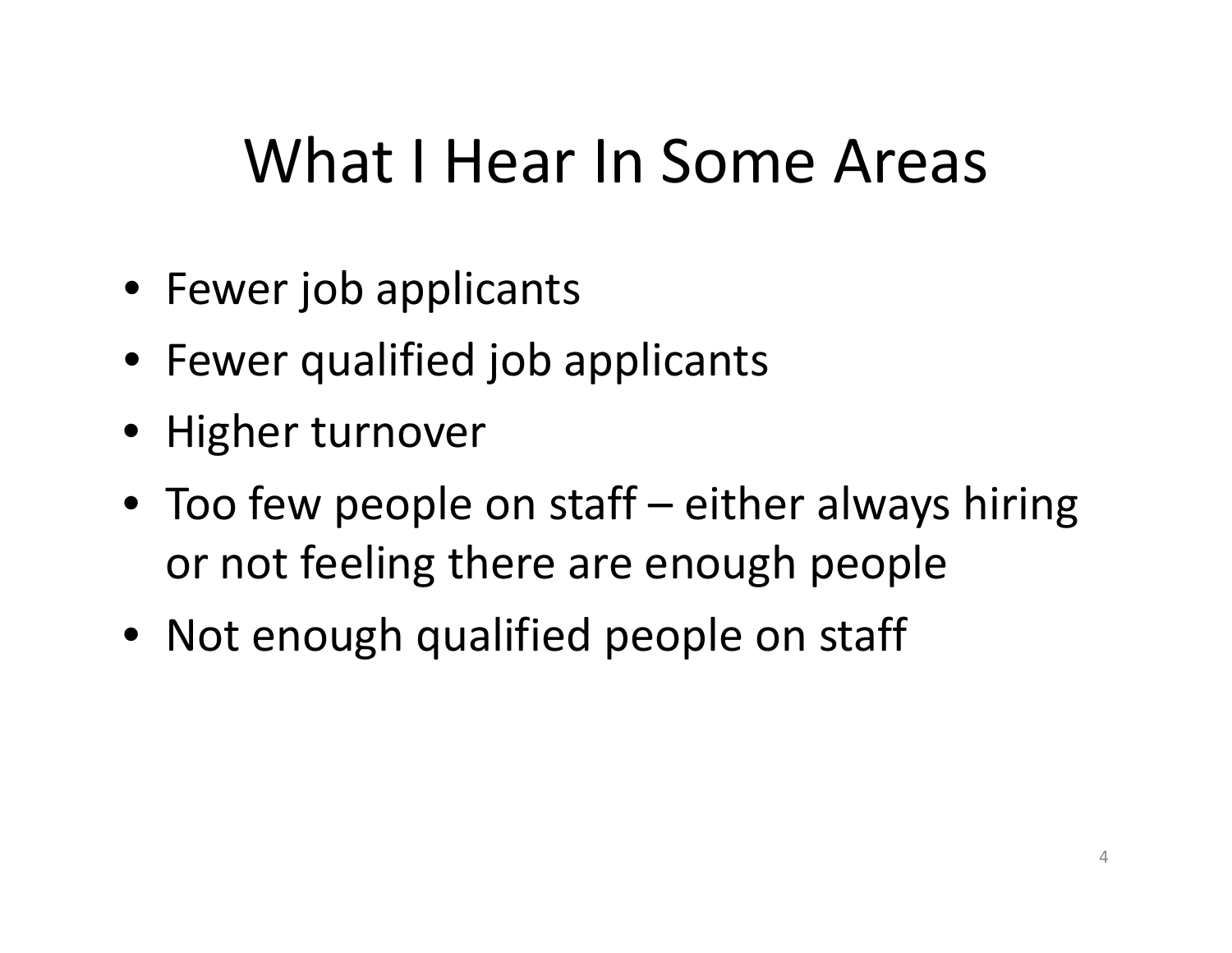#### Turnover

- A 2015 Gallup poll reiterated what has been noted in study after study over the past few decades, "people quit their bosses not their jobs".
- The Gallup poll stated that 50% of people leave because of their manager.
- If you have high turnover, you may need to reflect on you and your management team. Chances are, you may be somehow be contributing to the turnover you're experiencing.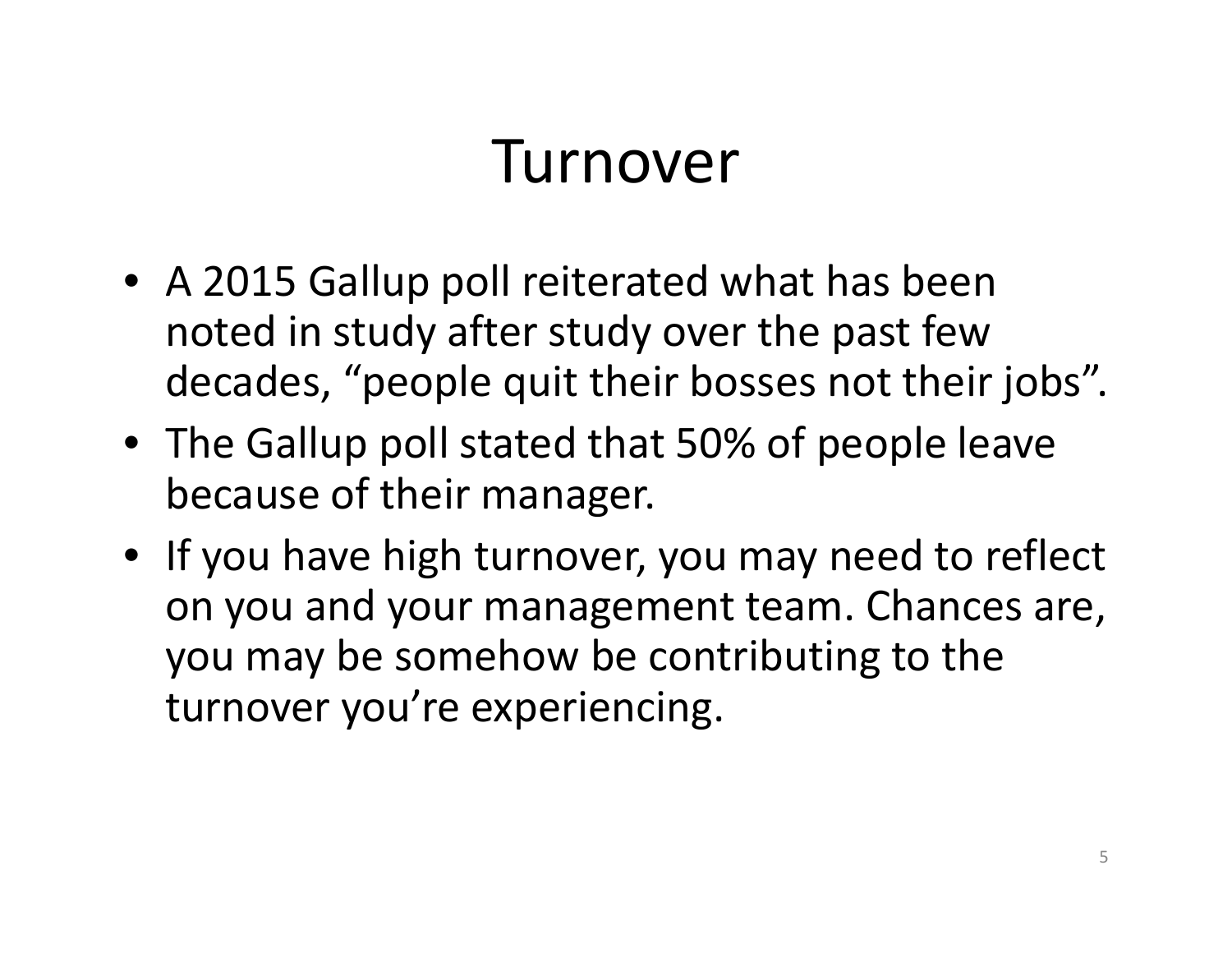## Part‐Time or Full‐Time Employees?

- The affordable health care act has driven many retailers to hire fewer full‐time employees. This puts stress on our operation:
	- A more transitory work force contributes to high turnover
	- – We compete for hours with our employees' other one or two jobs
	- $-$  Stressed employees who are working 40 to 50 hours with still no health care provided may be less engaged
- Consider making <sup>a</sup> case for more full‐time employees. Even though you will pay more in benefits, will you:
	- – $-$  Save money by spending less time hiring
	- $-$  Have more productive employees because they feel cared for
	- $-$  Have more effective employees because they will gain more experience working full time  $\overline{\phantom{0}}$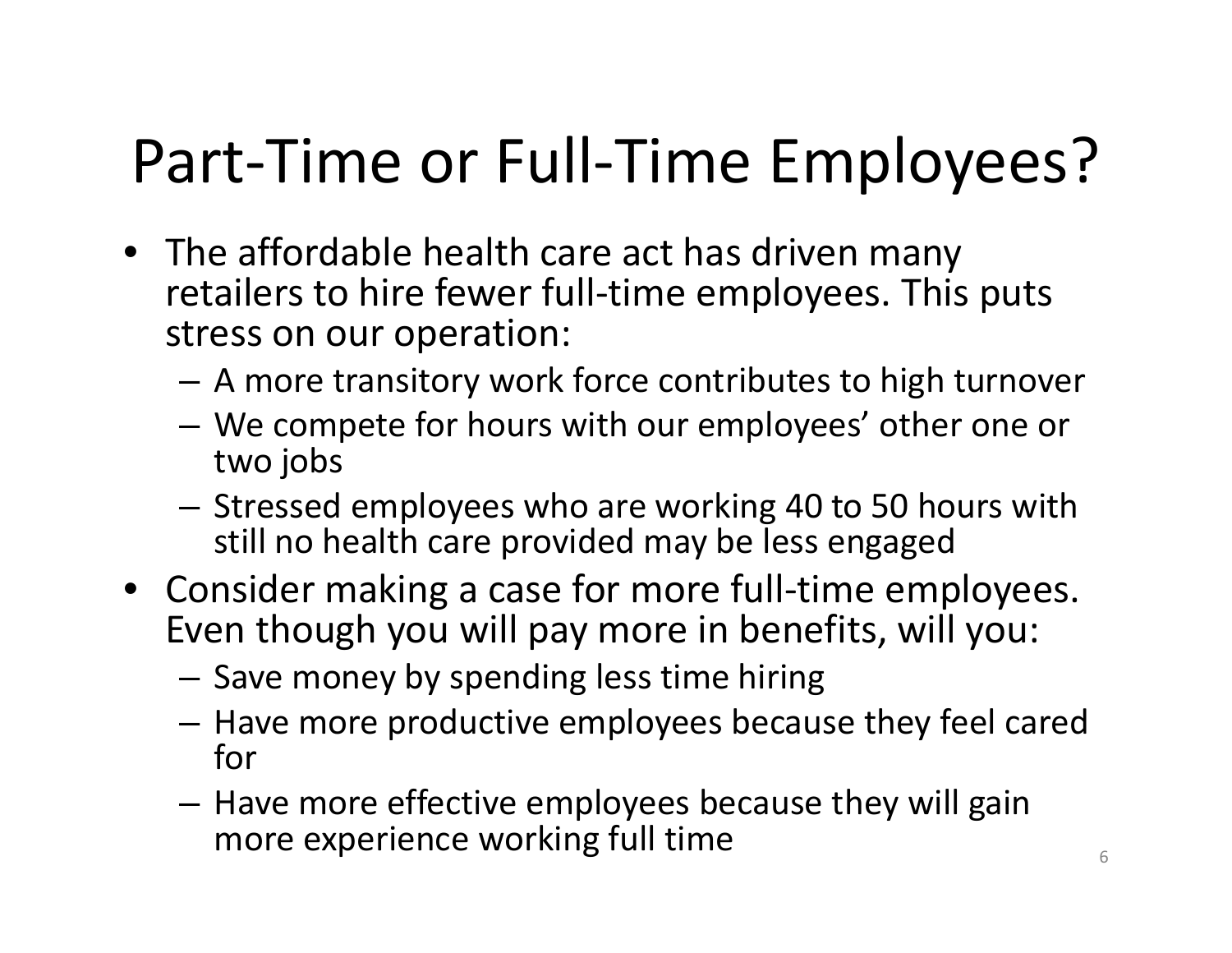#### Part‐Time Employees

- Many of our municipal liquor stores are less than 30 to 45 miles from each other.
- Consider sharing part‐time employees.
- What would be the benefits of sharing part‐ time employees?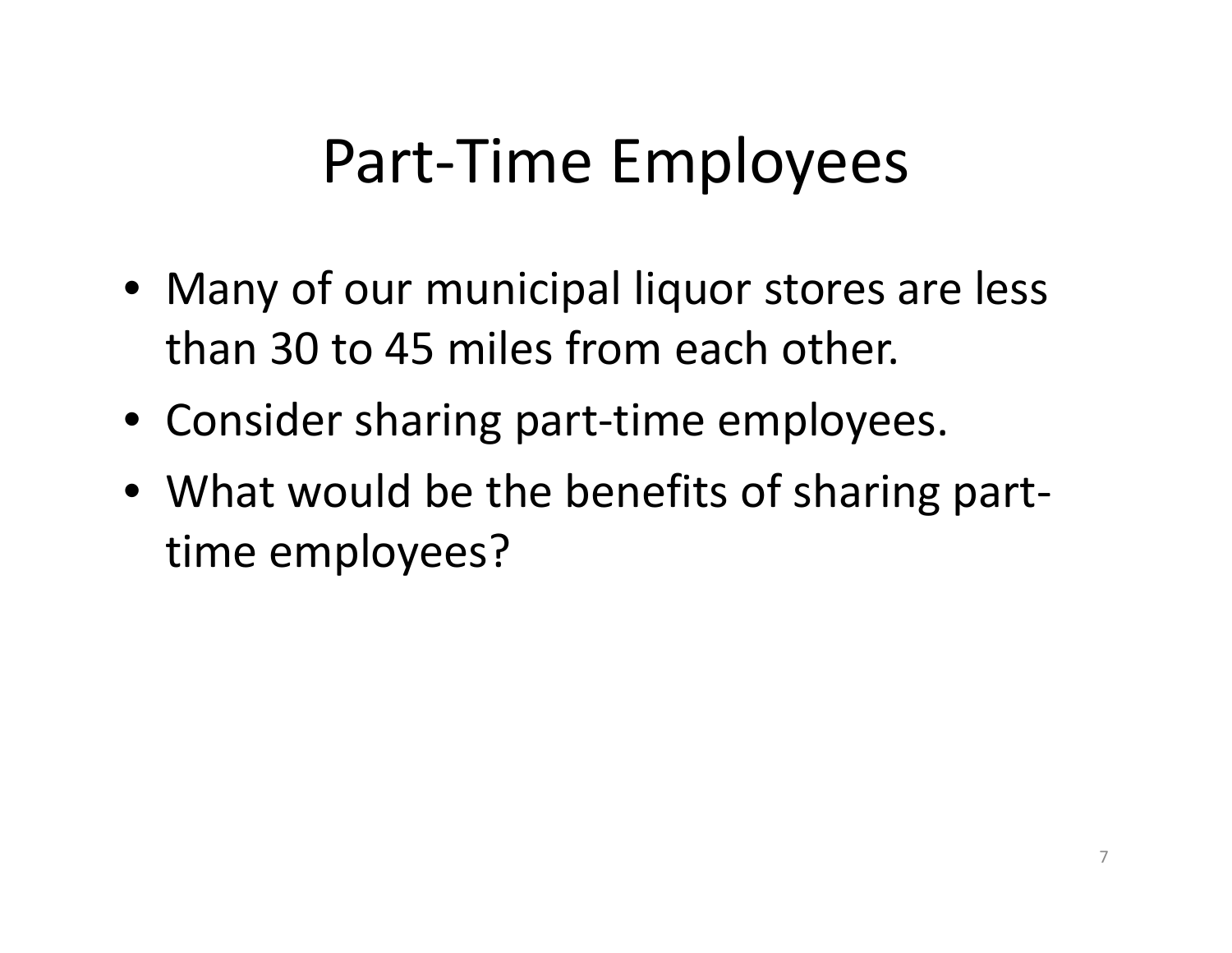# So Much Depends On How You Begin .

..

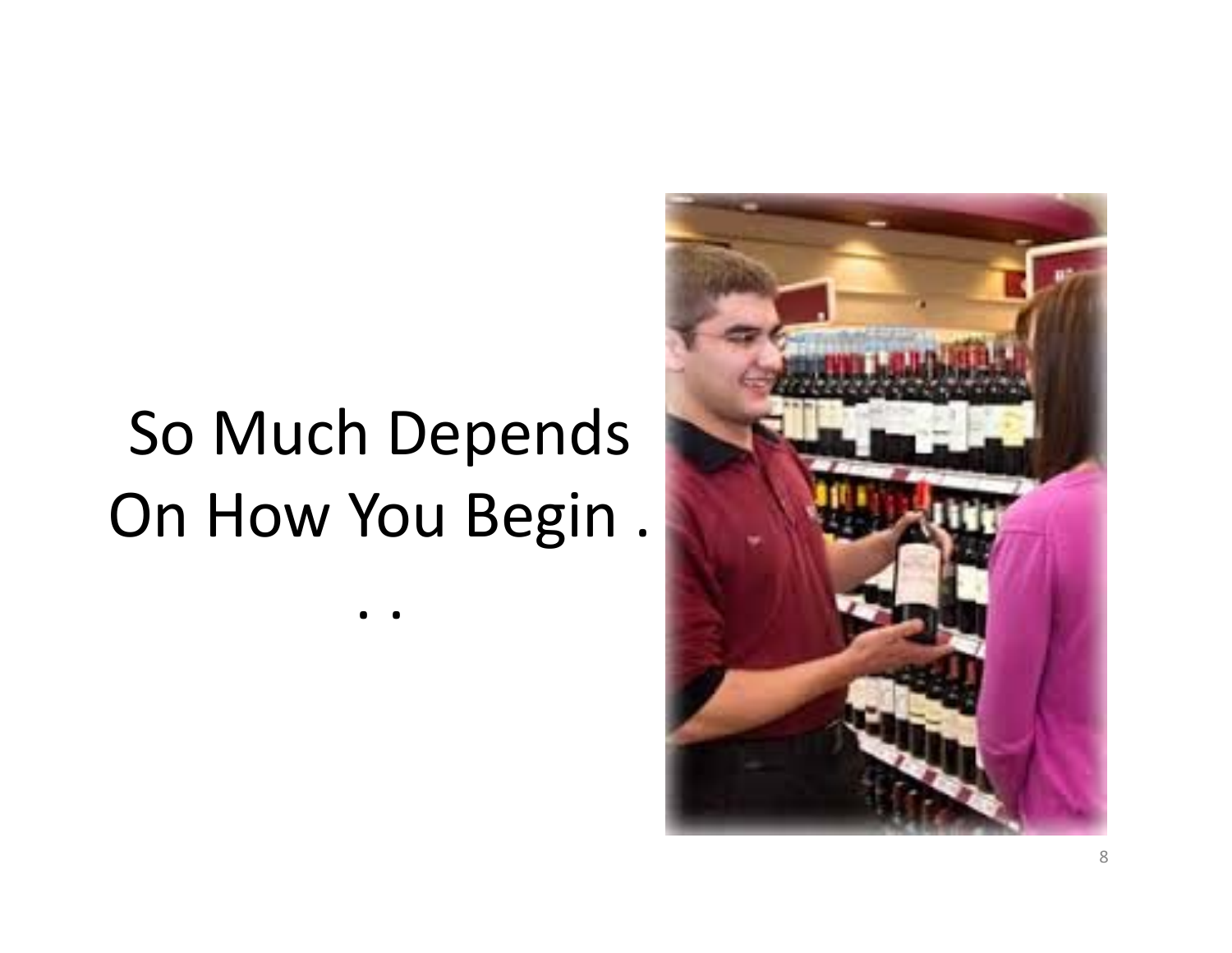## Before You Post Your Next Job Opening

- Do you have <sup>a</sup> current and active:
	- Vision statement
	- Mission statement
	- Customer service standard
- Do you have accurate job descriptions that emphasize the skills, experience and behaviors you want?
- Other Considerations
	- –— Employee promise
	- Work environment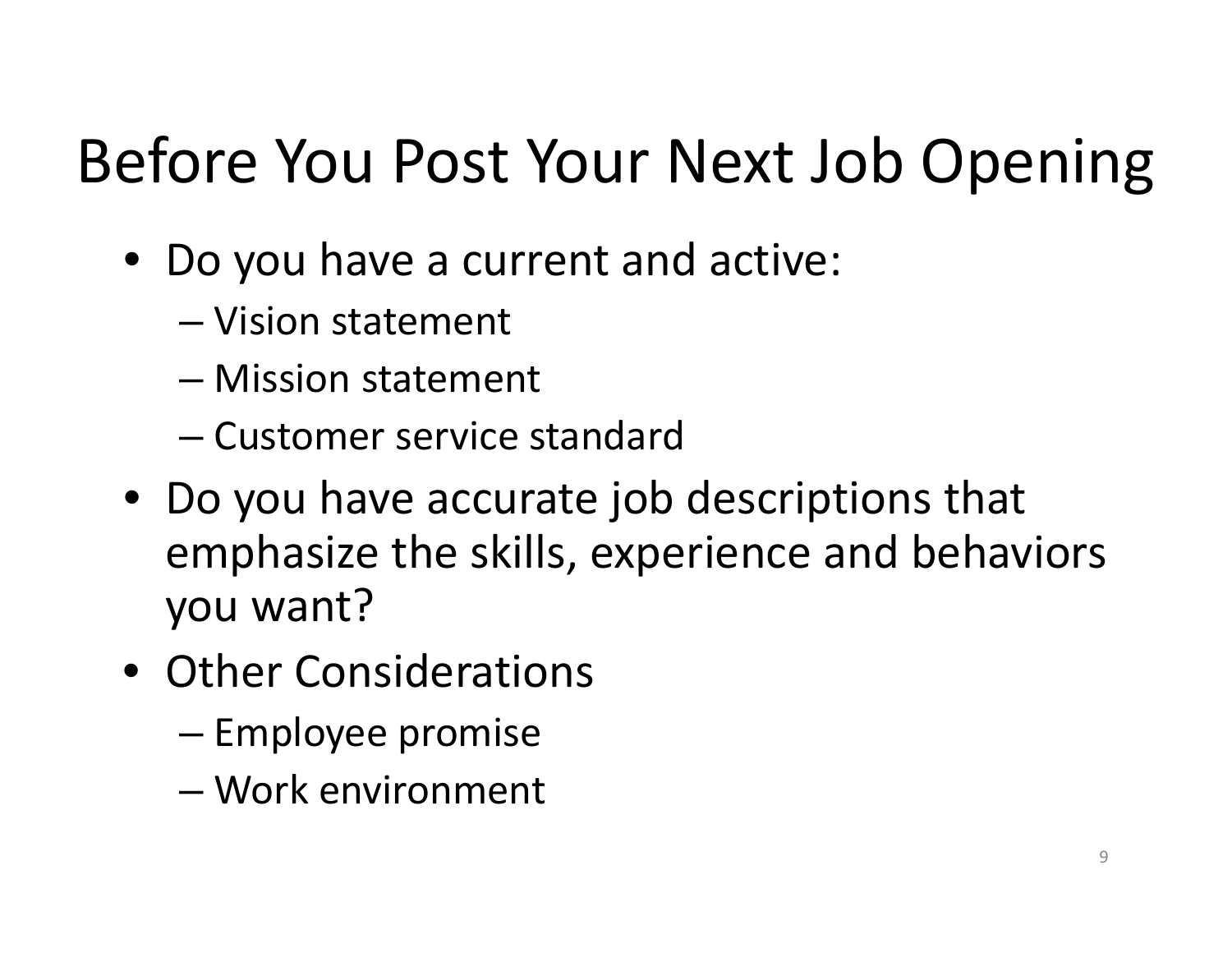## Vision Statement

- $\bullet$  Describes where you are going and what you want to accomplish in the future
- Why it's important:
	- – Municipalities are facing real problems when it comes to sustaining services. Your liquor operation can play <sup>a</sup> vital role in your City delivering on its promise to its citizens.
	- A vision statement links you to the future of your City
- Consider the following:
	- –Where do you see your operation in five years?
	- –What does the city need you to accomplish?
- A vision statement should be:
	- Motivating
	- –Aspirational, but achievable
	- – $-$  Provide a sense of direction to your employees and your City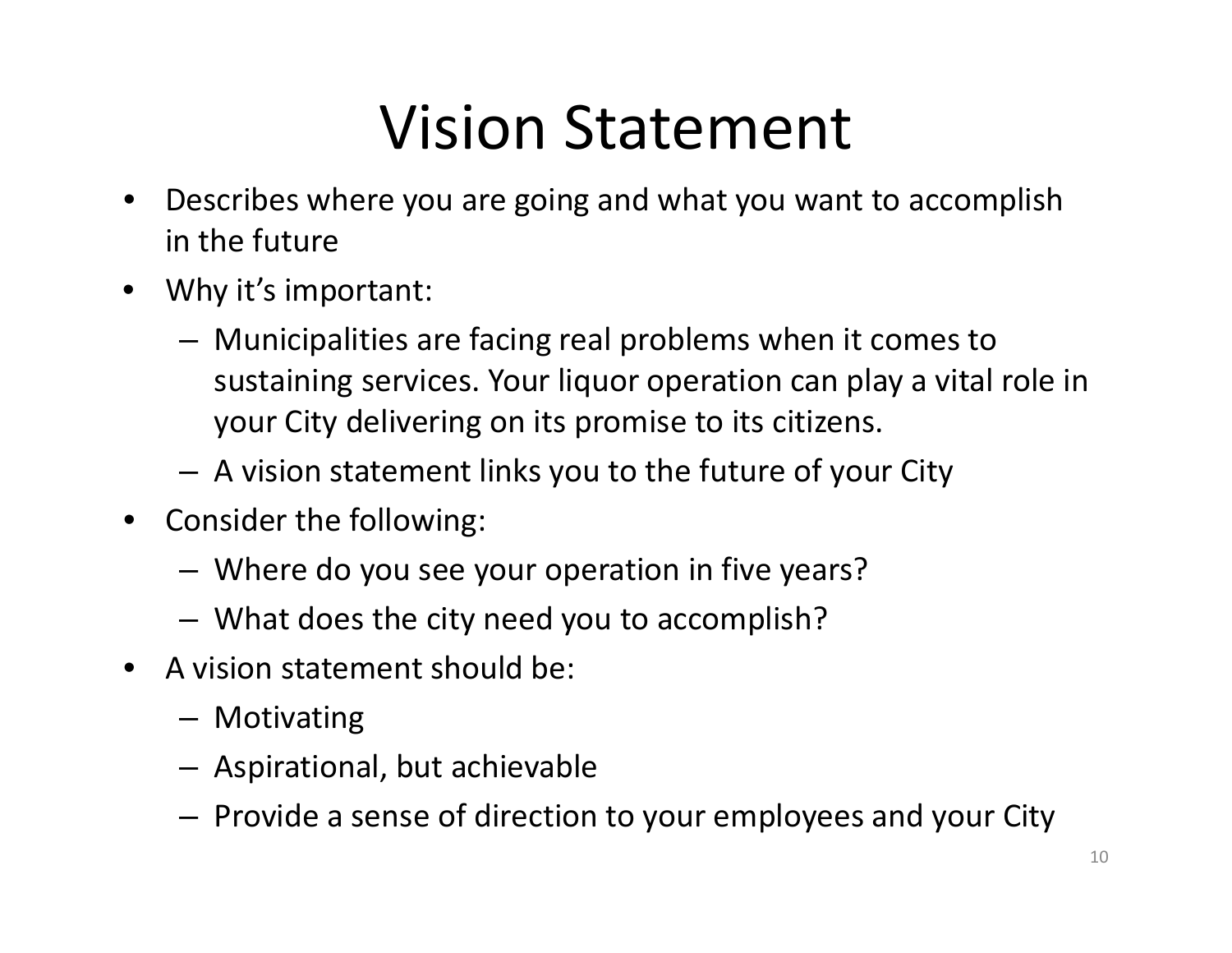## Mission Statement

- •Describes why you exist
- • Why it's important:
	- Some liquor operations are on the cusp of being closed. Get in front of it by declaring why you are important and necessary.
	- Many of us could benefit from giving ourselves some edge and giving ourselves a sense of purpose
- Consider the following:
	- What do you do?
	- What benefits do you provide?
	- Why does the city need you?
- •• A mission statement should be:
	- A rallying cry
	- Give meaning to your work
	- Provide <sup>a</sup> sense of purpose to your employees and your City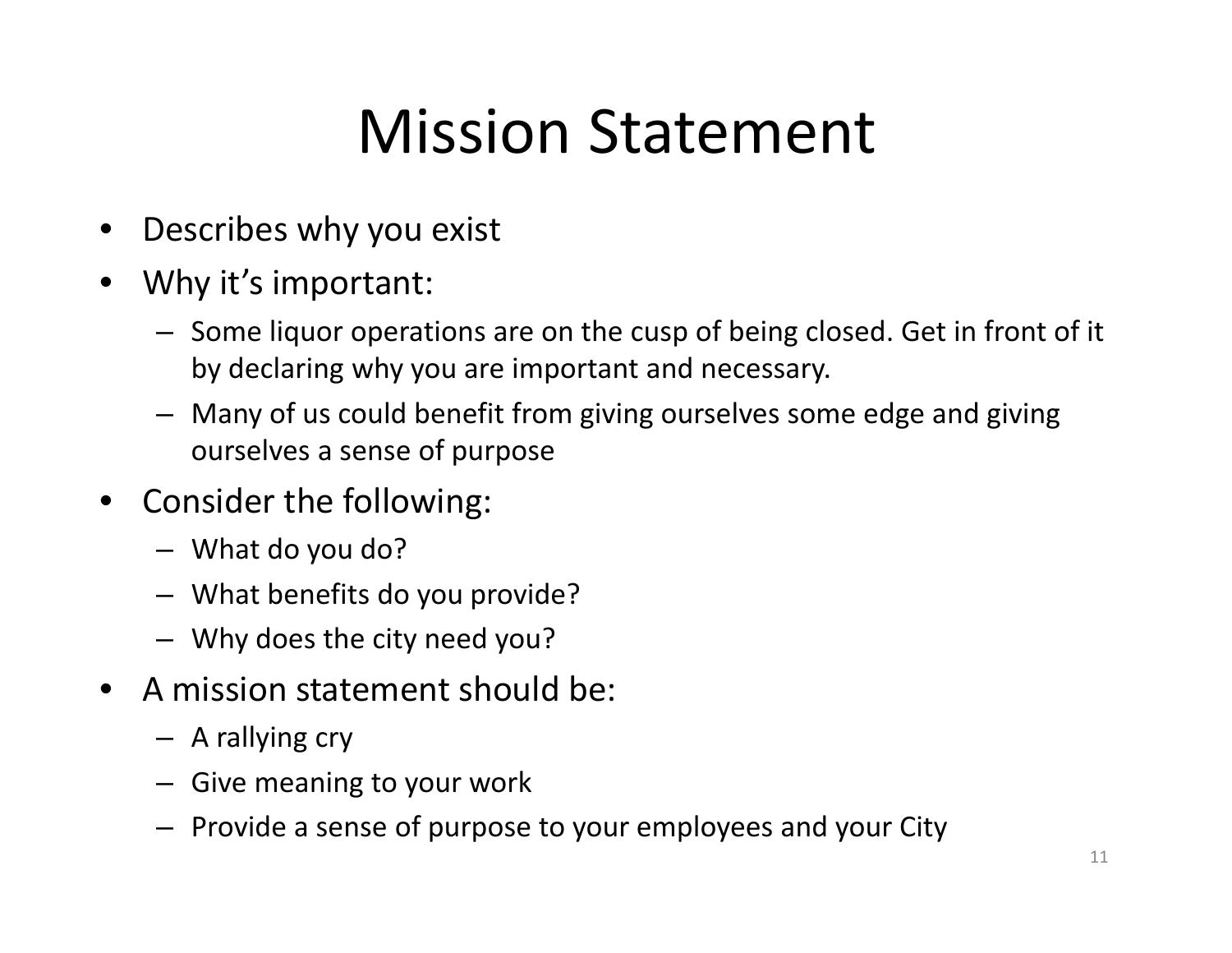## Customer Service Standard

- Describes how you expect each employee, including yourself, to treat each and every customer
- Why it's important:
	- It takes your vision statement and mission statement and distills it down to the customer experience
	- It should impact who you hire, how you train, how you staff and what you reward
- Consider the following:
	- What do you want to promise each and every customer who walks through your door?
	- Is it different between your on sale and off sale?
- A customer service standard should:
	- Deliver <sup>a</sup> clear expectation to employees
	- Establish priorities
	- Ensure you realize your mission and vision
	- Should link to business performance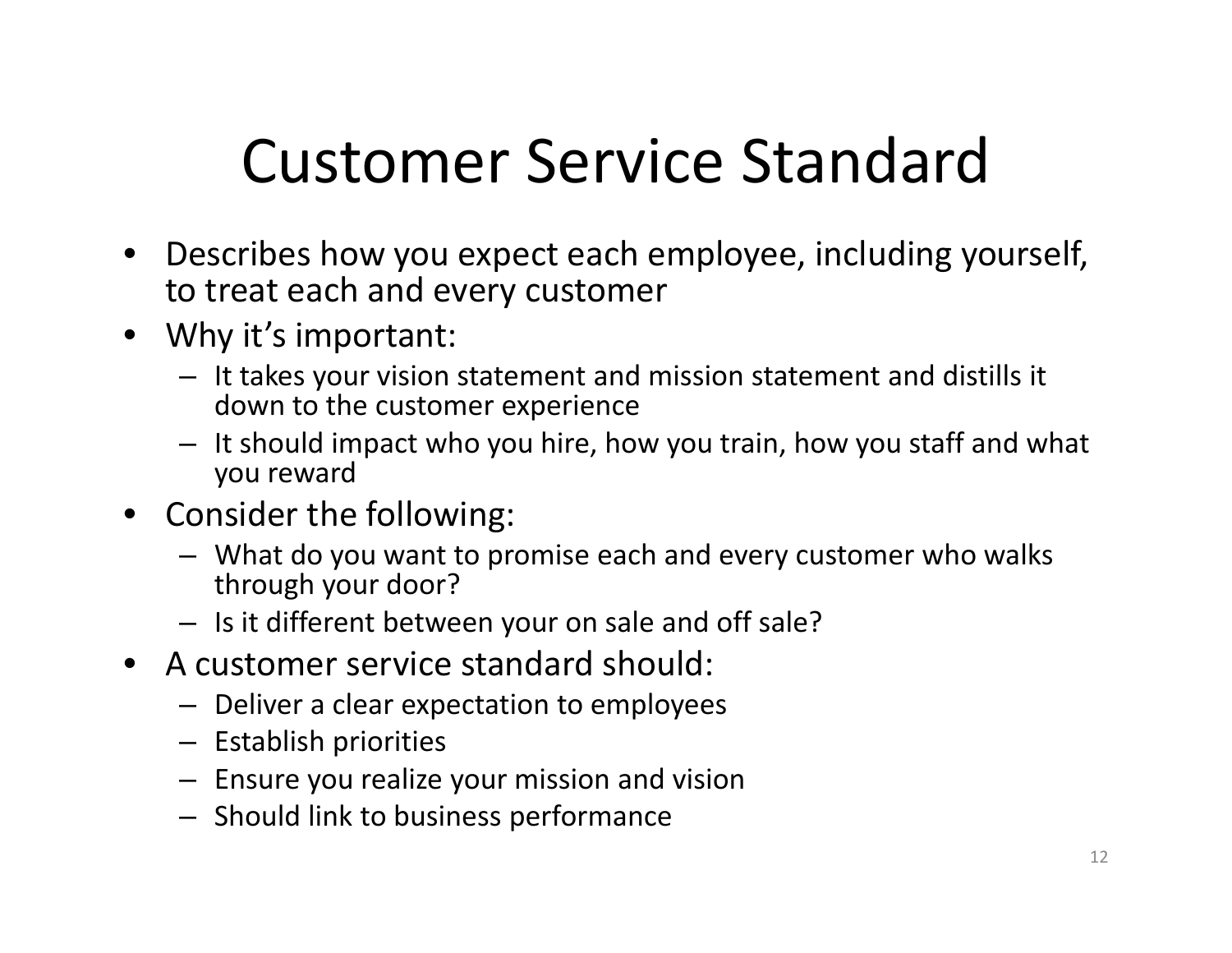## Job Descriptions

- Job descriptions provide <sup>a</sup> link from your vision, mission and customer service standard to the specific jobs you have on your team
- Review them closely:
	- What is listed most prominently?
	- Where are skills like customer service, selling skills and product knowledge listed
	- What soft skills do you have listed? Consider multi‐tasking, self‐starter, motivated, resourceful, team oriented, good communication skills, good interpersonal skills
	- $-$  Consider titles: Do you want a Store Clerk or a Customer Service Specialist?
- Use the job descriptions as <sup>a</sup> foundation for what you write in your job postings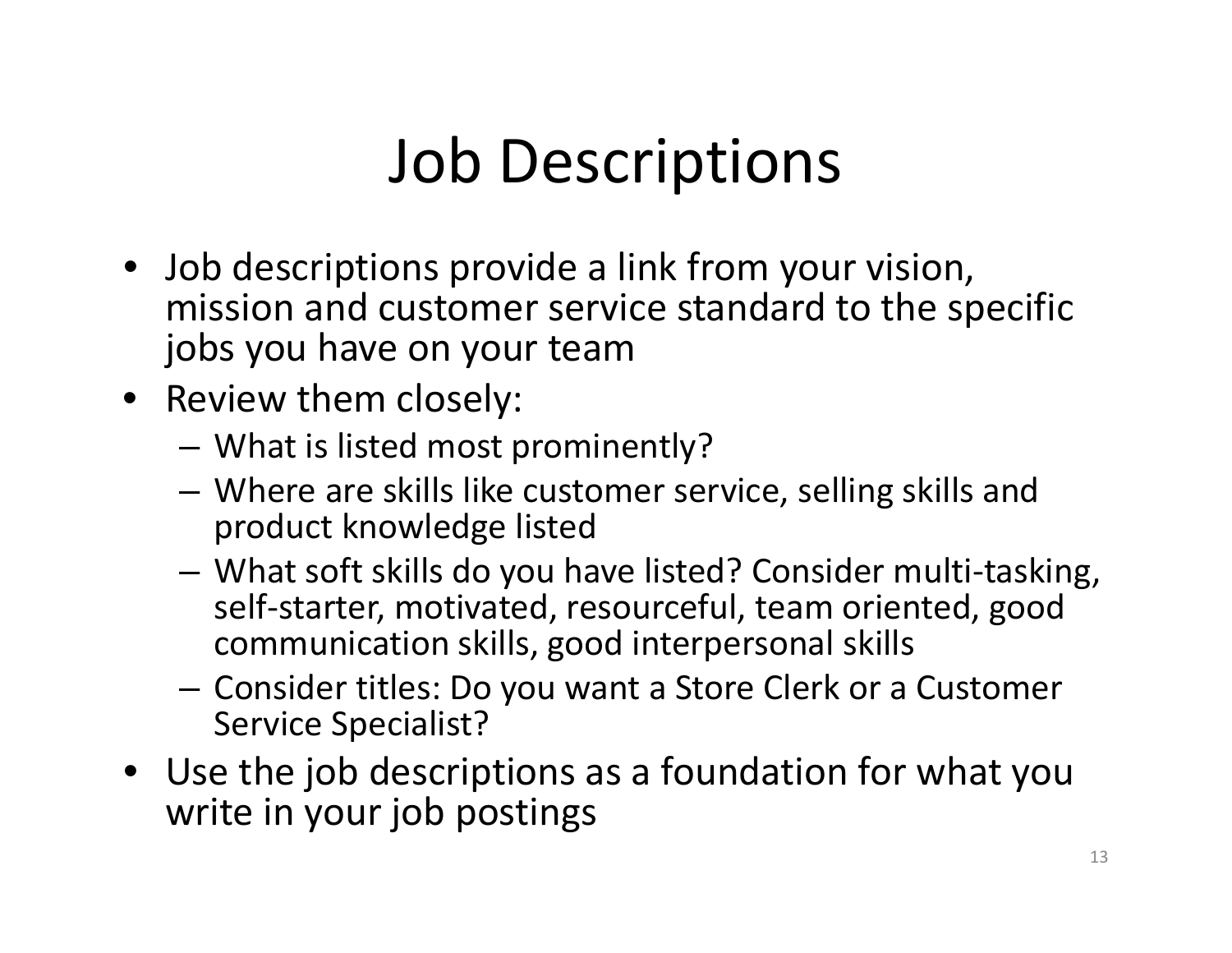## Employee Promise

- Are you clear on what you want to promise your employees?
- What edge do you have over your competitors on these standard items?
	- –— Competitive wages
	- –Opportunity for raises
	- –Opportunity for advancement
	- Hours
- How would you describe the employee experience you provide? Does it create <sup>a</sup> competitive edge?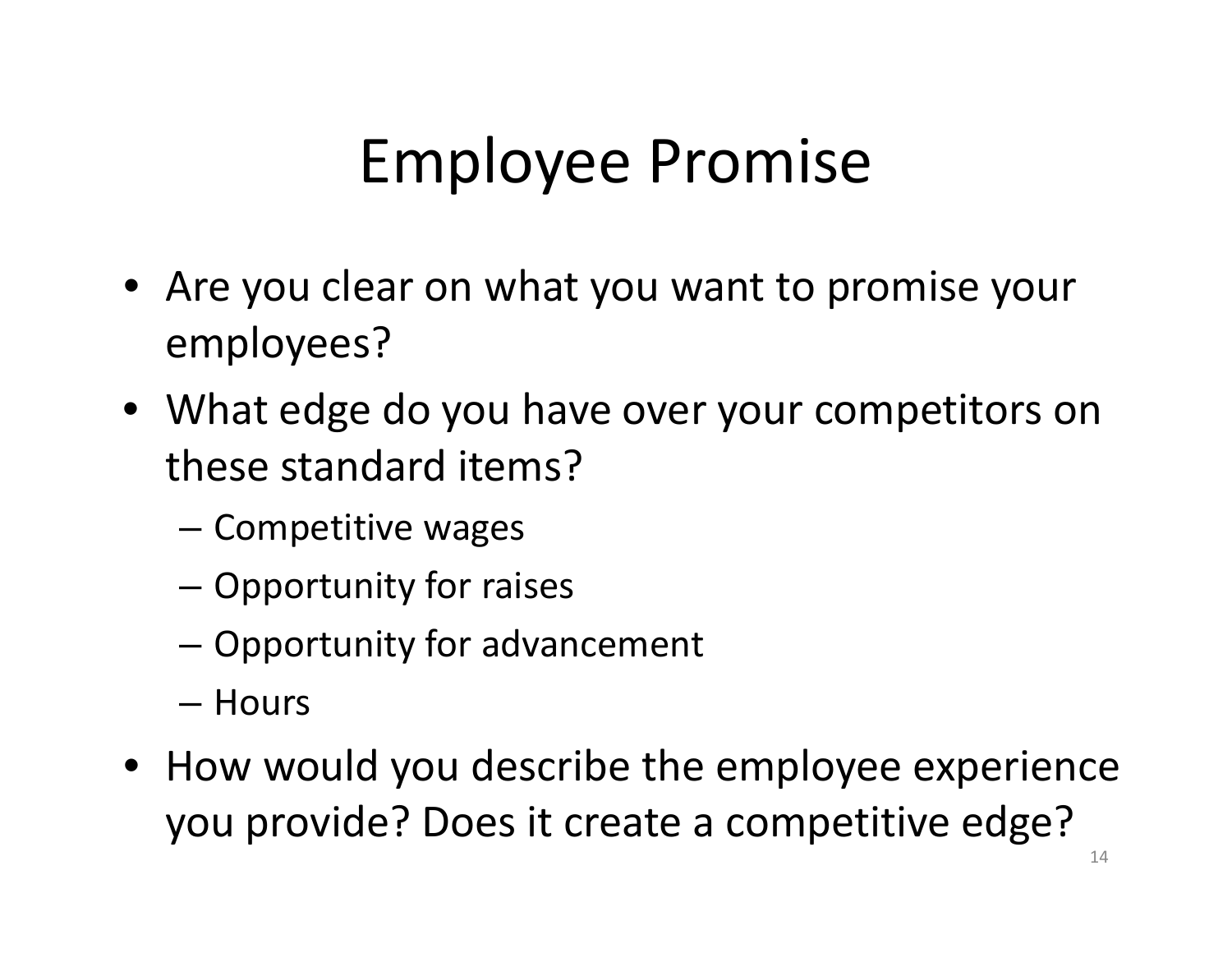## Speaking of the Employee Promise . . . How Does the Work Environment Affect Recruiting?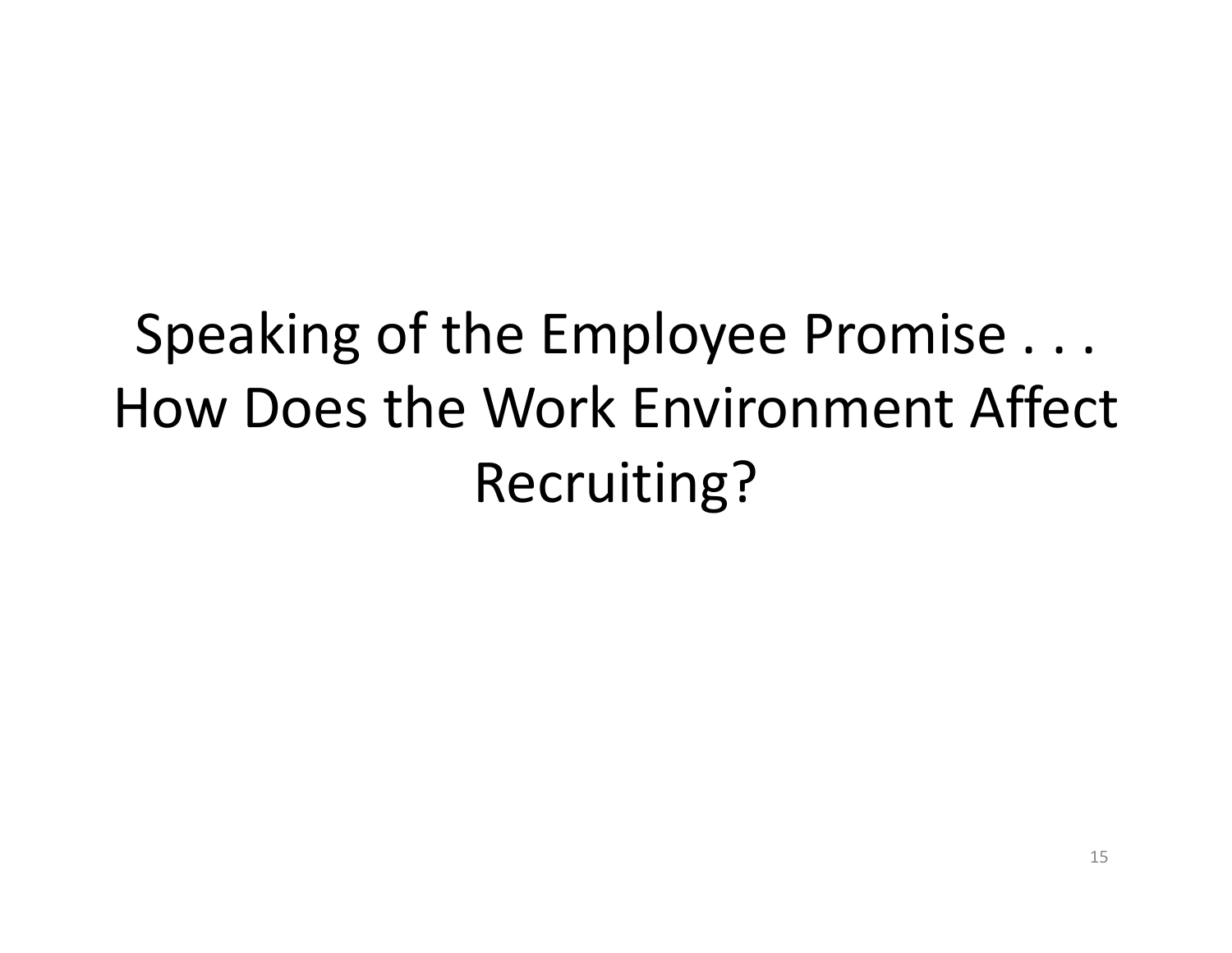## The Work Environment

- The work environment you create has <sup>a</sup> brand in the community.
	- How would you describe it?
	- What's the word on the street about the employee experience at your operation?
	- What makes it attractive to potential candidates?

Keep this proverb in mind: You have to cultivate the field before you plant the seed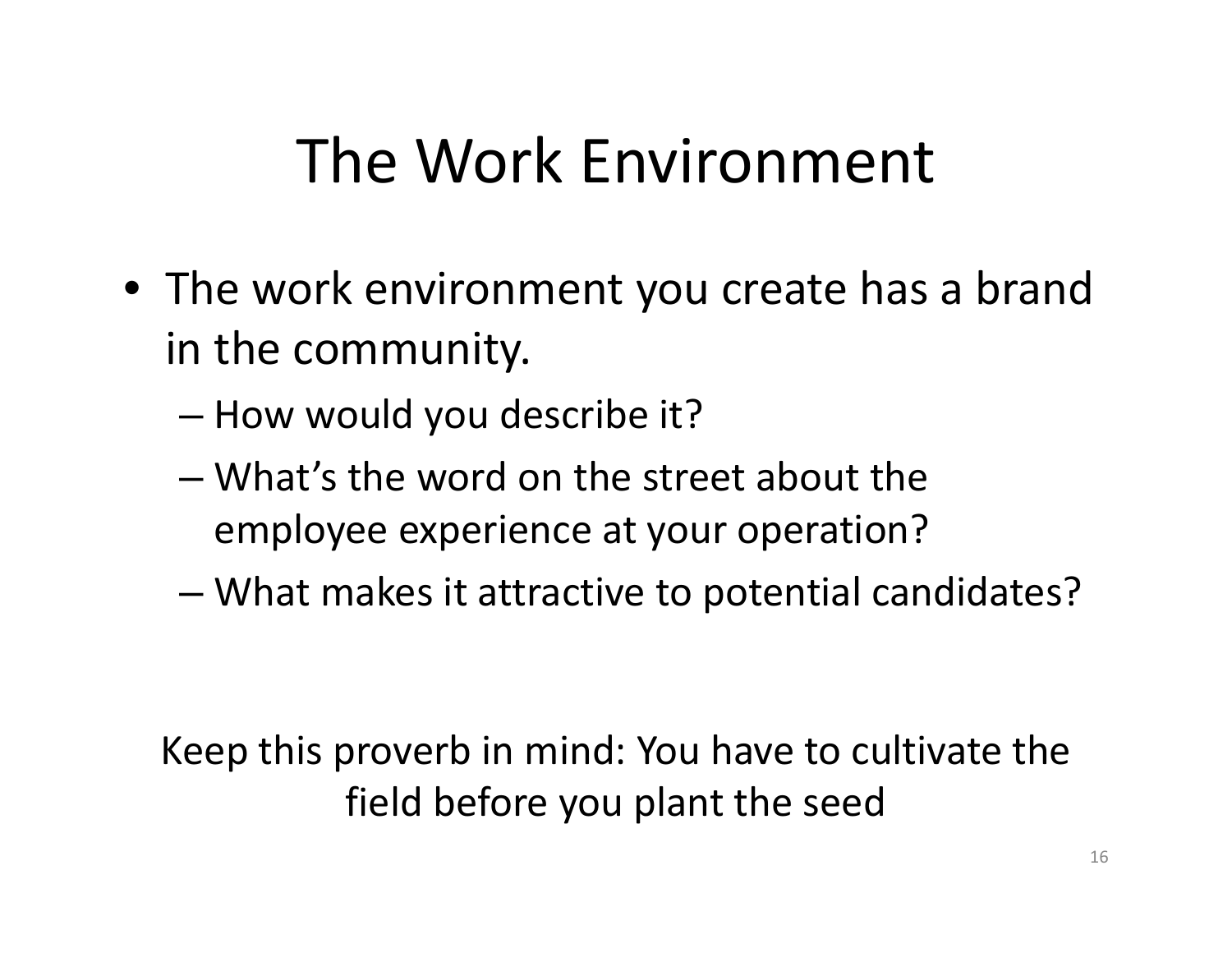#### Recruiting



Painting by Stuart Nelson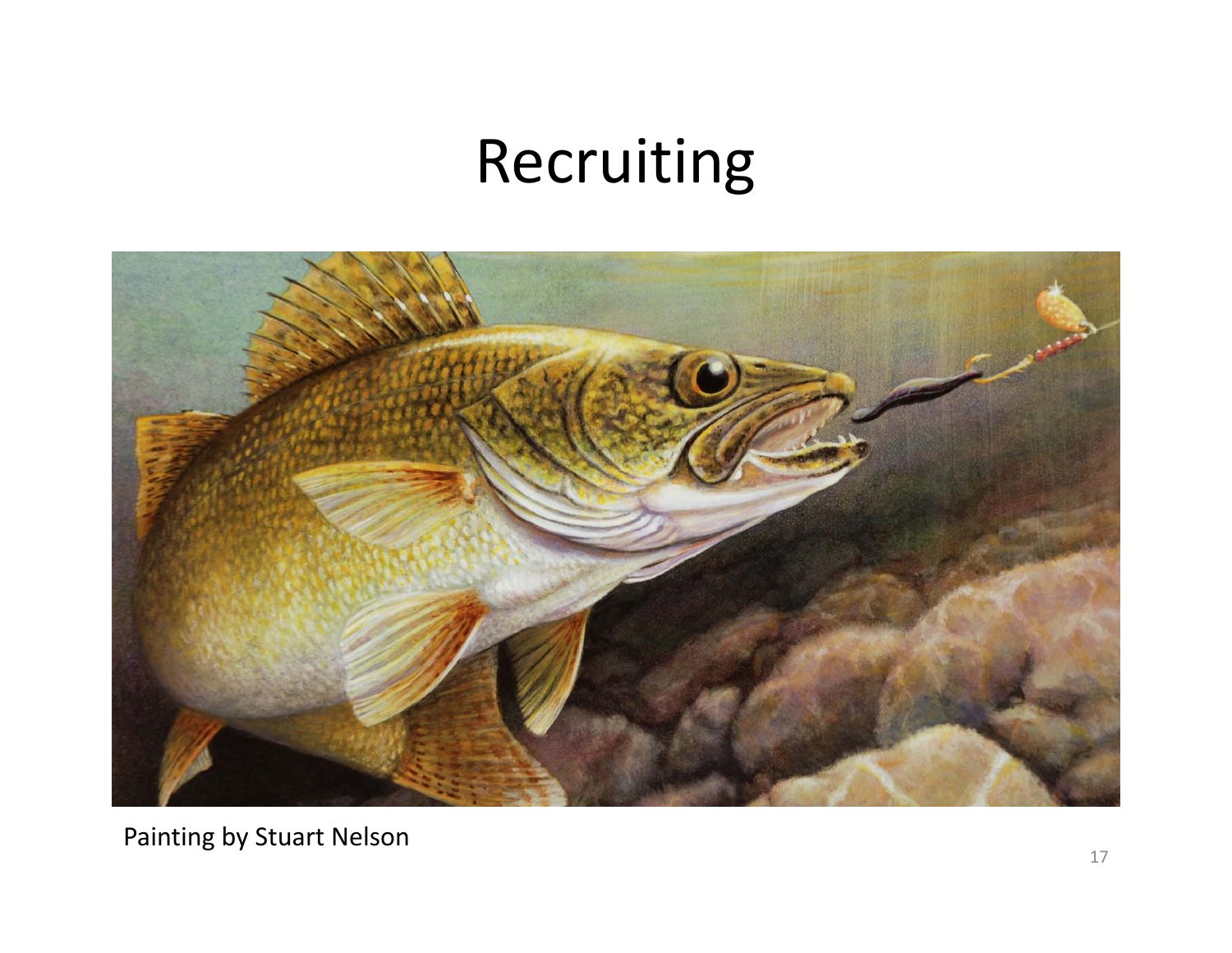## Traditional Recruiting Practices

- Post open jobs on your City's .gov site
- Post in the newspaper
- Some of you post on local TV or cable access
- Post job openings on the wall in your operation
- Post next to competitors like Walmart, Target, Shopko and Walgreen's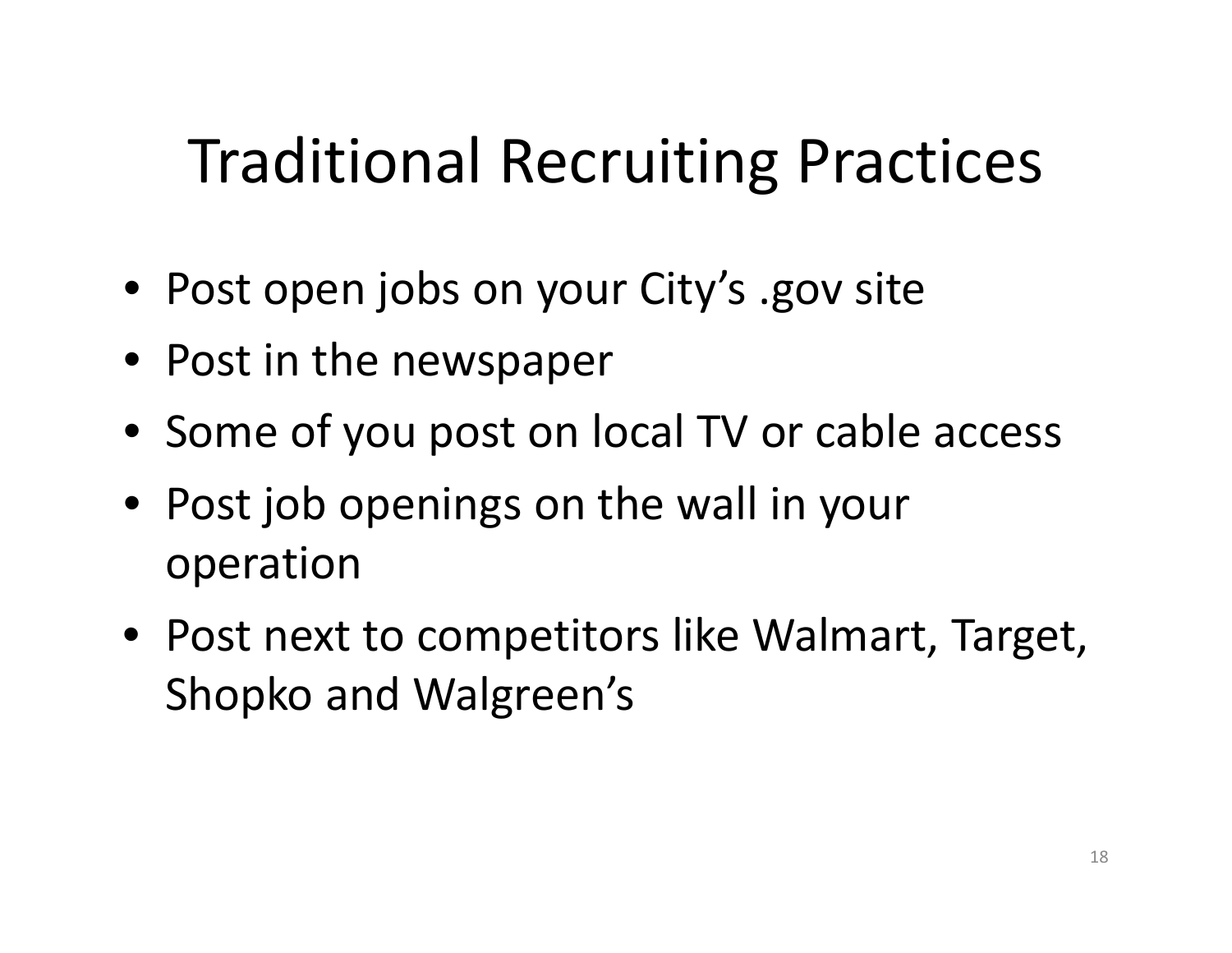#### MN Unemployment Rate



Our current unemployment rate in Minnesota is 3.7%. That's a sharp decline from 7.7% in 2010.

How does that affect recruiting?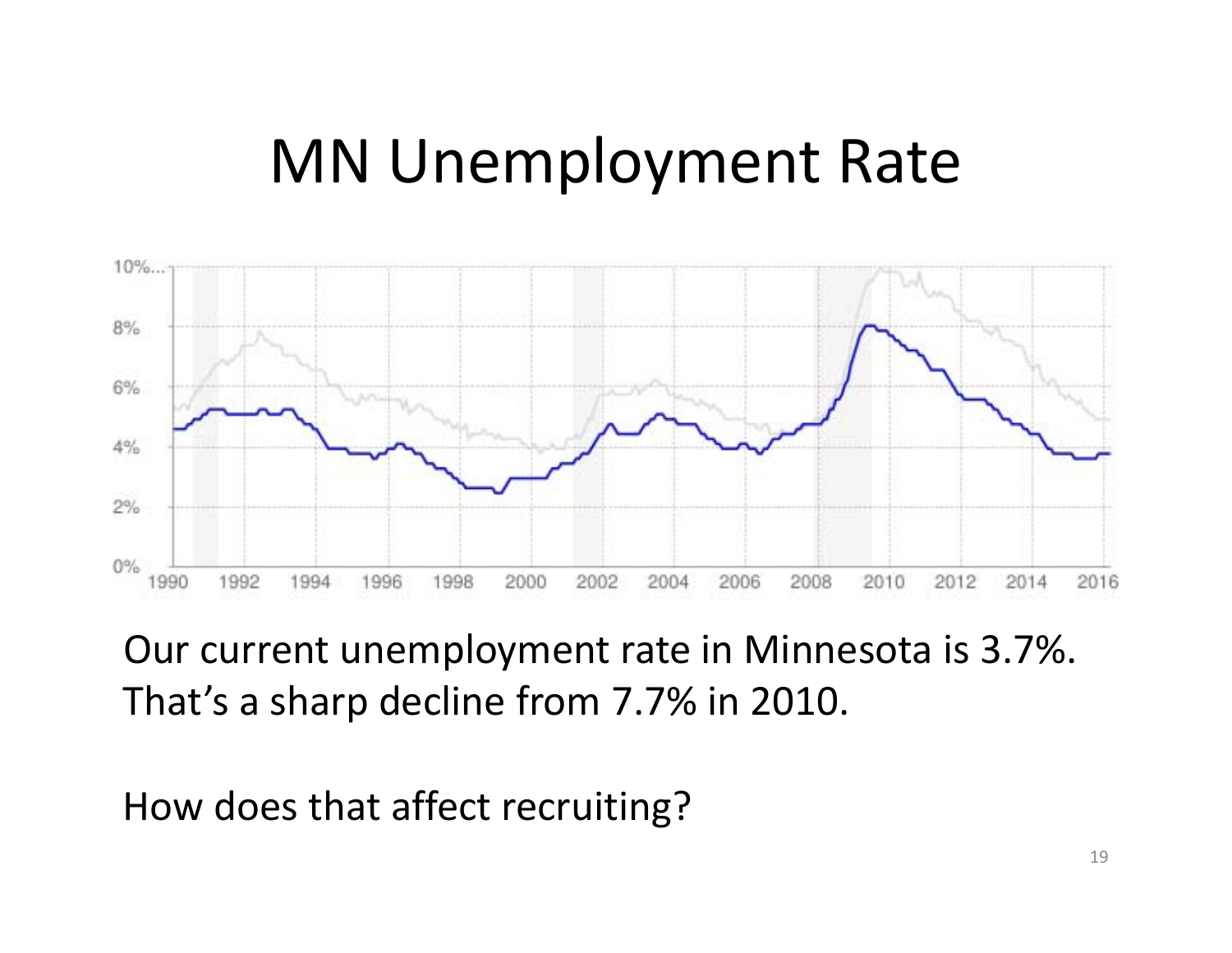## It's Less Fishing, More Hunting

- Be on the hunt for people who show good customer service and selling skills
- Get clear on what you offer compared to others
- Have other people in the city that you trust working for you. Train them what to look for
- Get employee referrals. (Note: If they aren't giving you referrals, does that say something about your work environment?)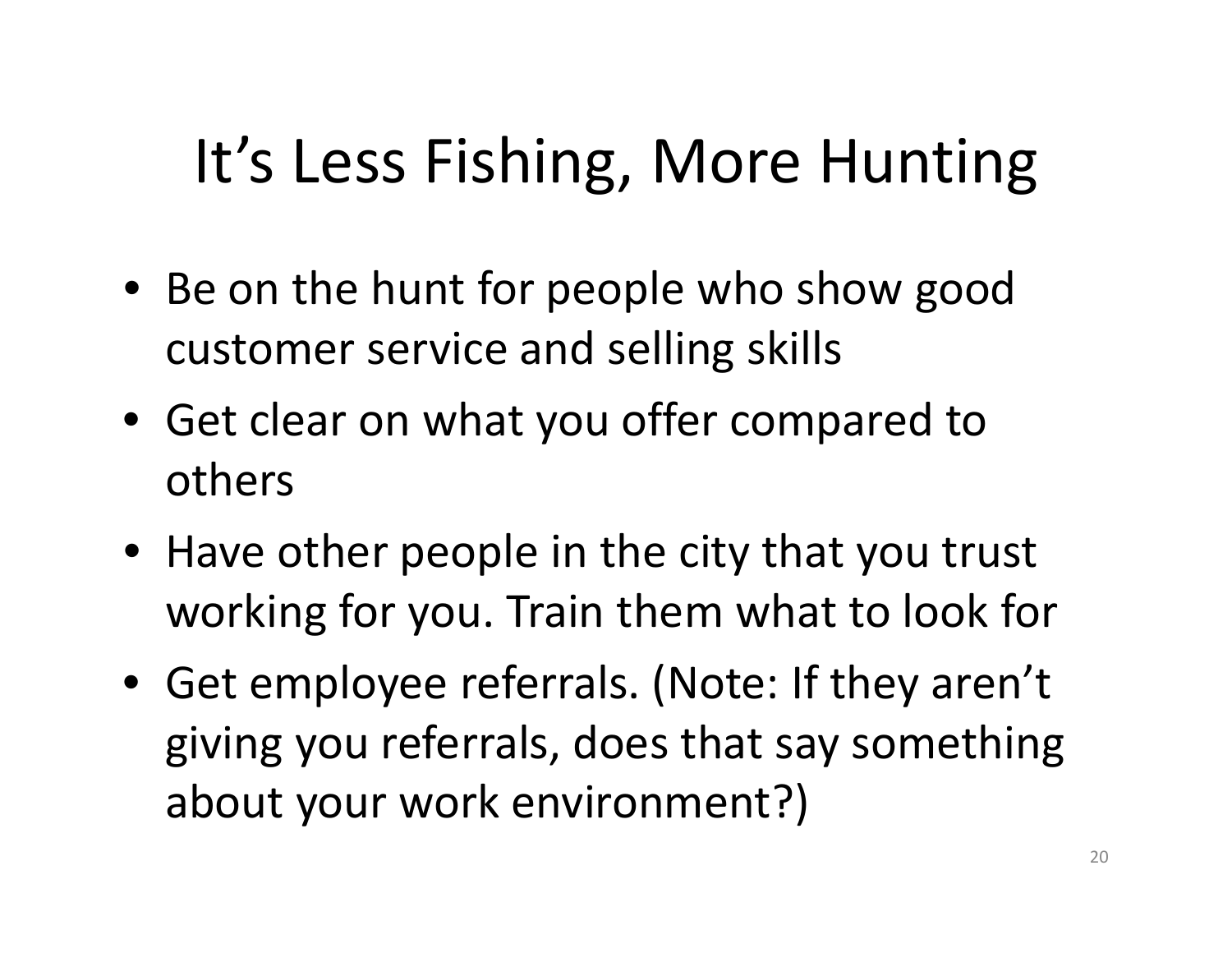## **Diversity**

- As Minnesota becomes more diverse consider the degree to which you mirror your community.
- Should you expect <sup>a</sup> diverse candidate pool for open positions?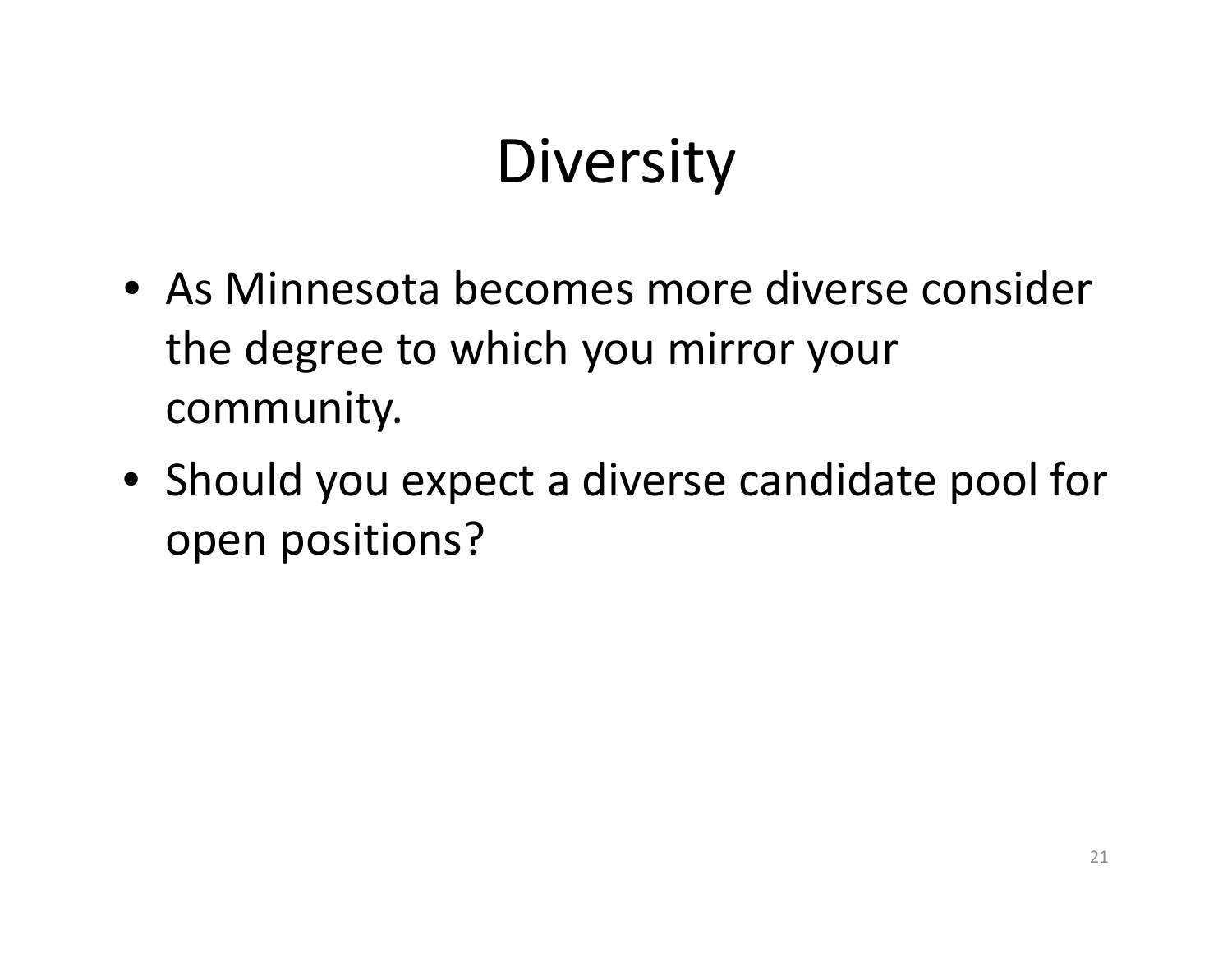## Recruiting Best Practices

- When you are out on the town, look for people who excel in the areas you need. Train yourself to recognize talent over experience and product knowledge
- Be opportunistic
- •Look the part when you are out on the town
- Be ready with your compelling story about your operation
- Carry business cards with you
- Review your job postings. Do they catch your eye or are they dry?
- Incentivize employees and City employees with bonuses for finding people  $\sum_{22}$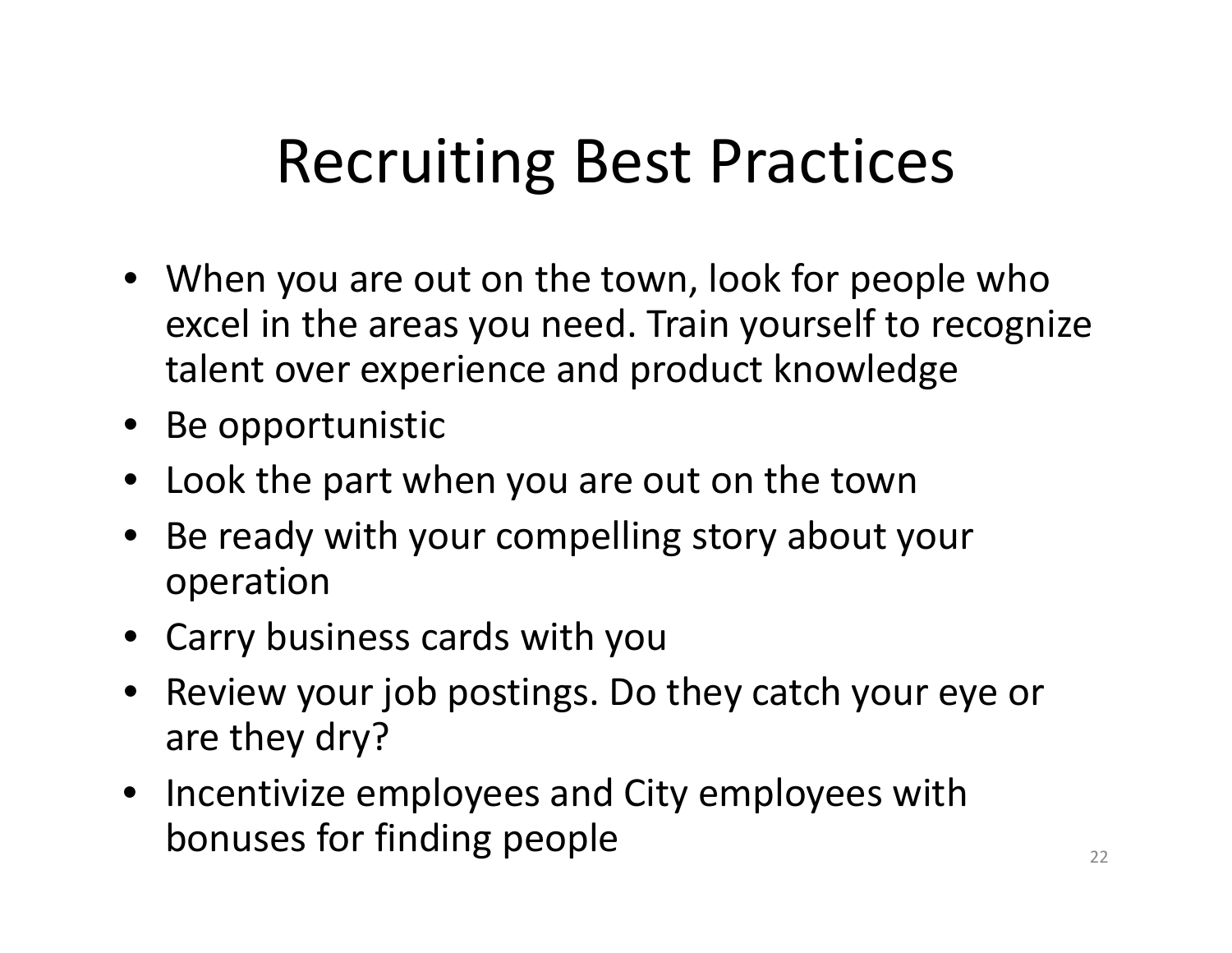#### Interviewing

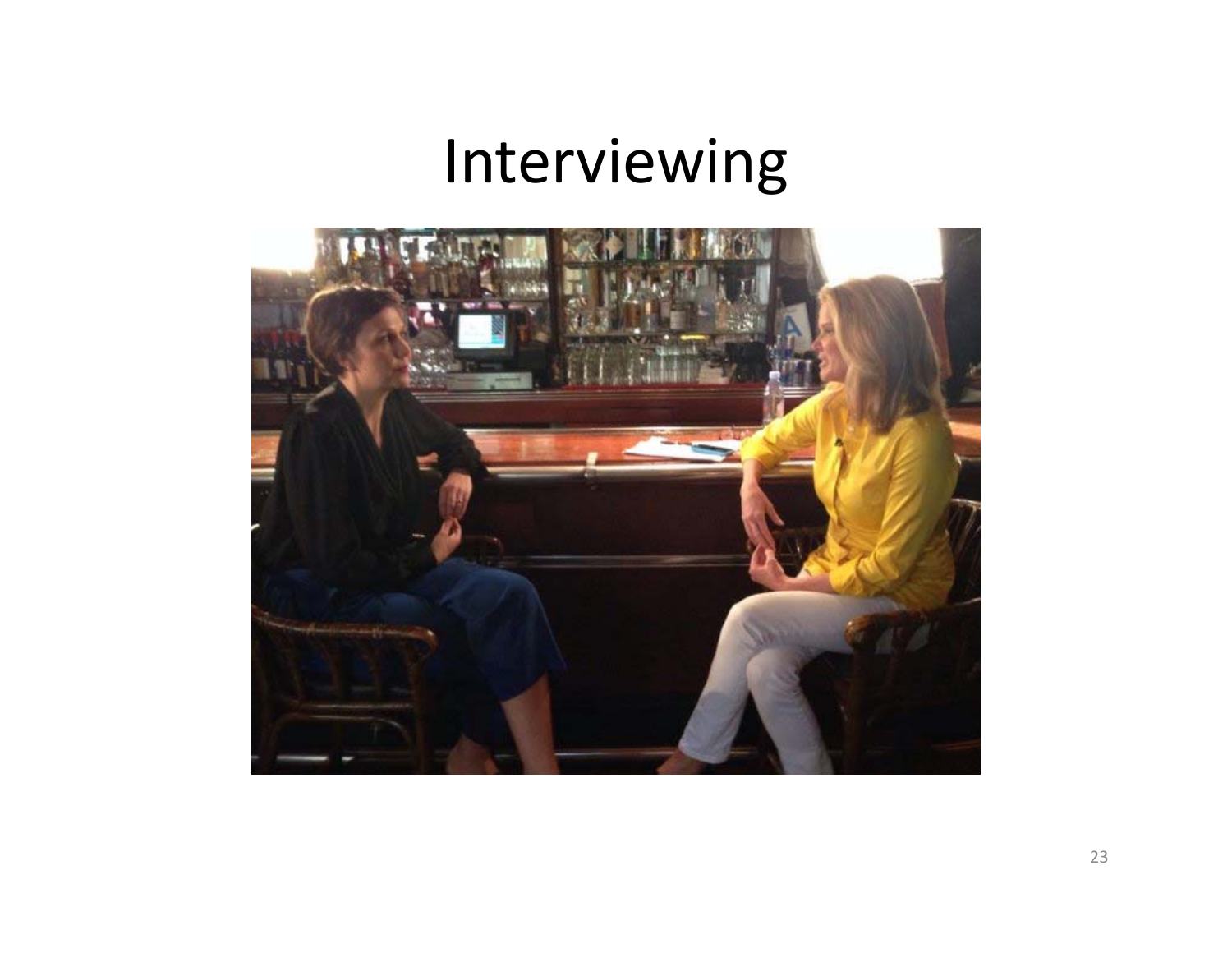## Interviewing

- Who conducts the interviews?
- What questions are you asking?
- What are you observing?
- Remember, they are interviewing you too.
- How do you make your final choice?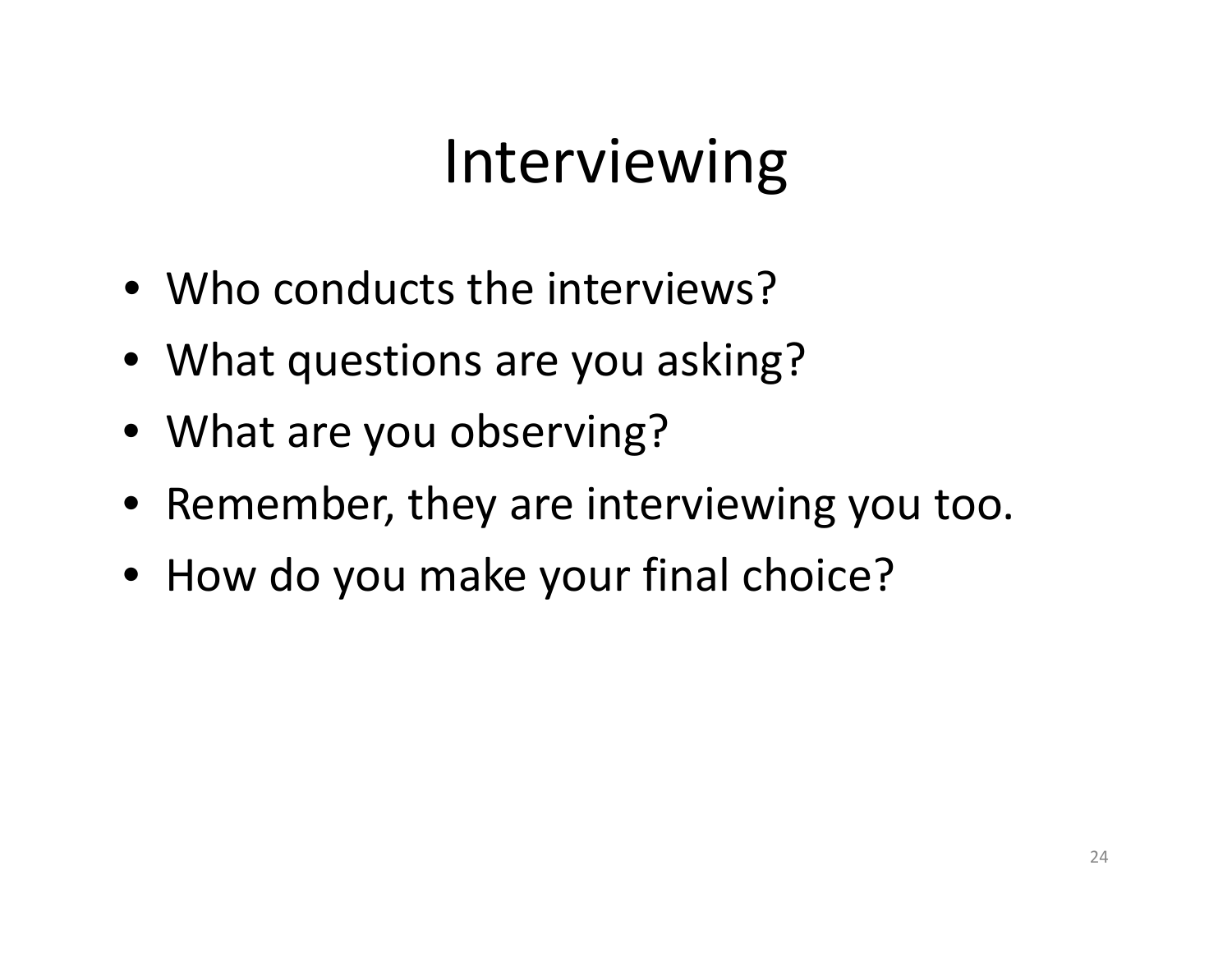## Who Conducts The Interviews?

- Consider the advantages and disadvantages of each in your area:
	- –— Liquor store/operation manager
	- –— Liquor store director or City leader
	- –Other managers and/or assistant managers
	- Peer employees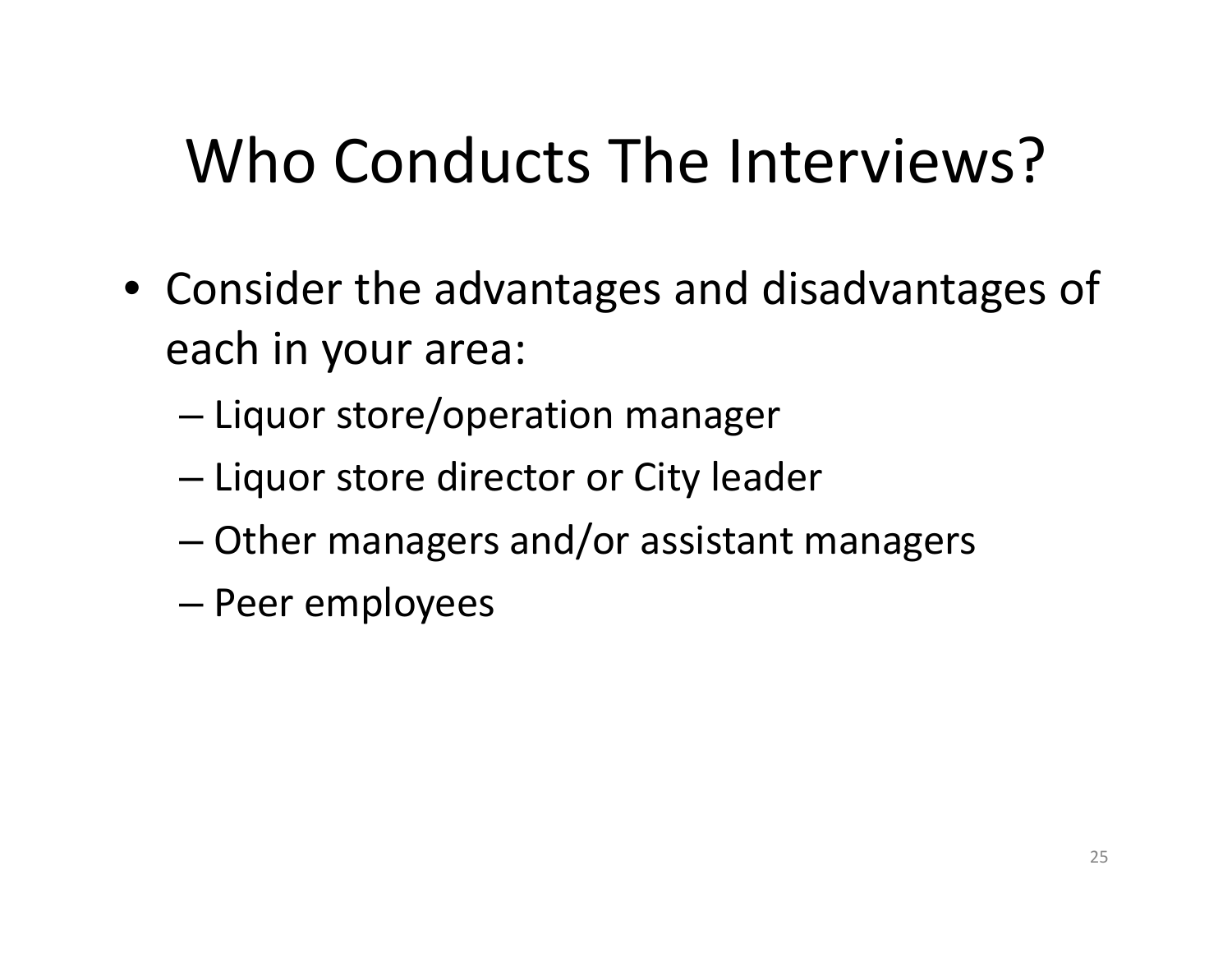## What Questions Are You Asking?

- Best Practices: Behavioral Questions
- Behavioral questions ask candidates to talk about specific times in their life they had to do something that is related to one of your priorities.
	- Benefits?
	- Limitations?
- Whatever your strategy, target your questions so that you are getting information that relates back to the priorities of the role for which you are hiring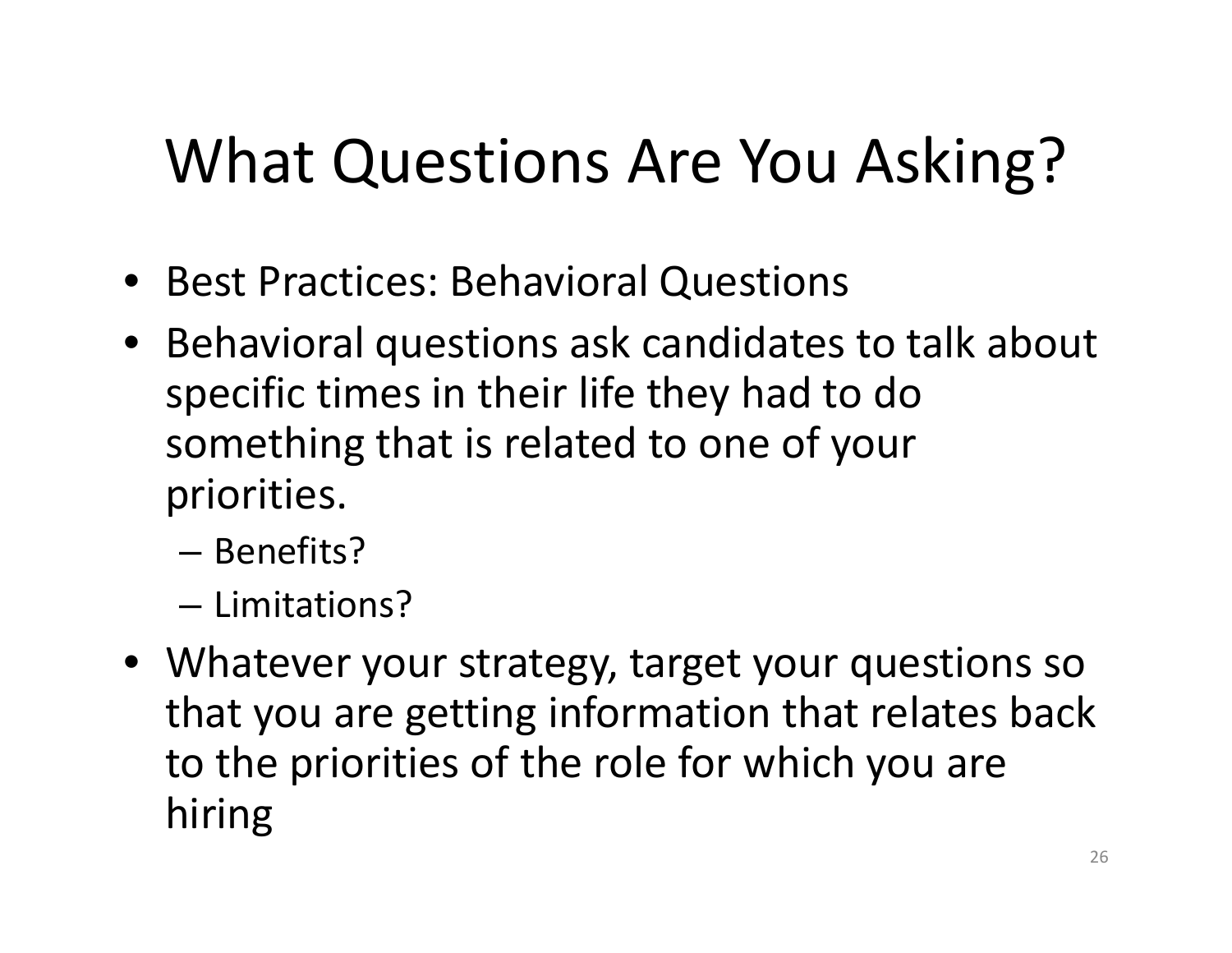## What Are You Observing?

- Communication is 90% non‐verbal and 10% verbal. During an interview:
	- –What is their body language telling you?
	- – $-$  Do they make eye contact?
	- – $-$  Do they seem genuine?
- Other questions to ask yourself:
	- – Were they curious enough to take the time to know your business?
	- –– Do they have the talent?
	- –Are they <sup>a</sup> fit in your culture?
	- –**Will they raise the bar for you and your team?**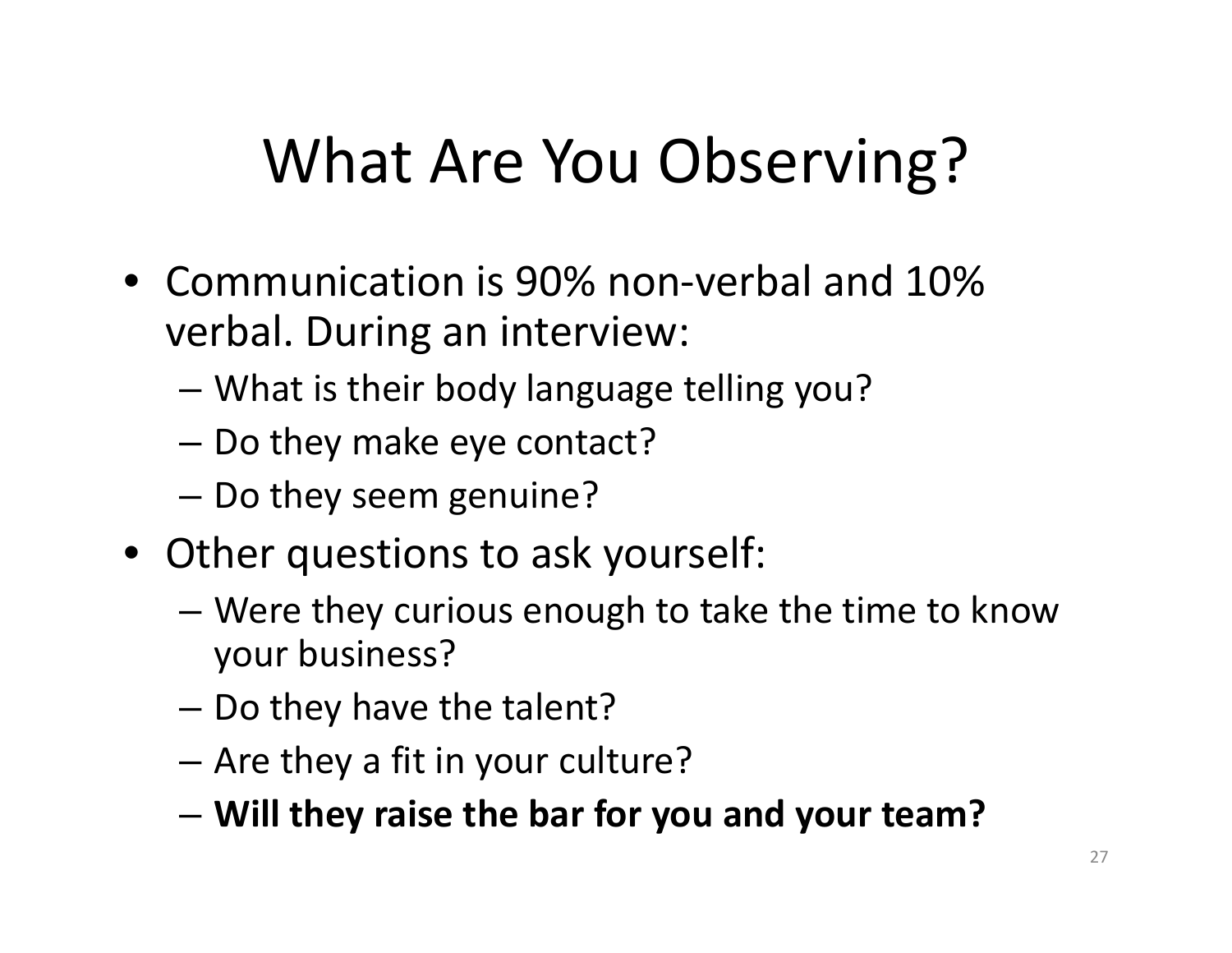#### Remember, They Are Interviewing You Too.

- Be on time.
- Dress appropriately.
- Thank the candidate.
- Introduce yourself.
- Shake hands.
- Be relaxed and genuine.
- Be professional.
- Keep <sup>a</sup> positive and friendly attitude.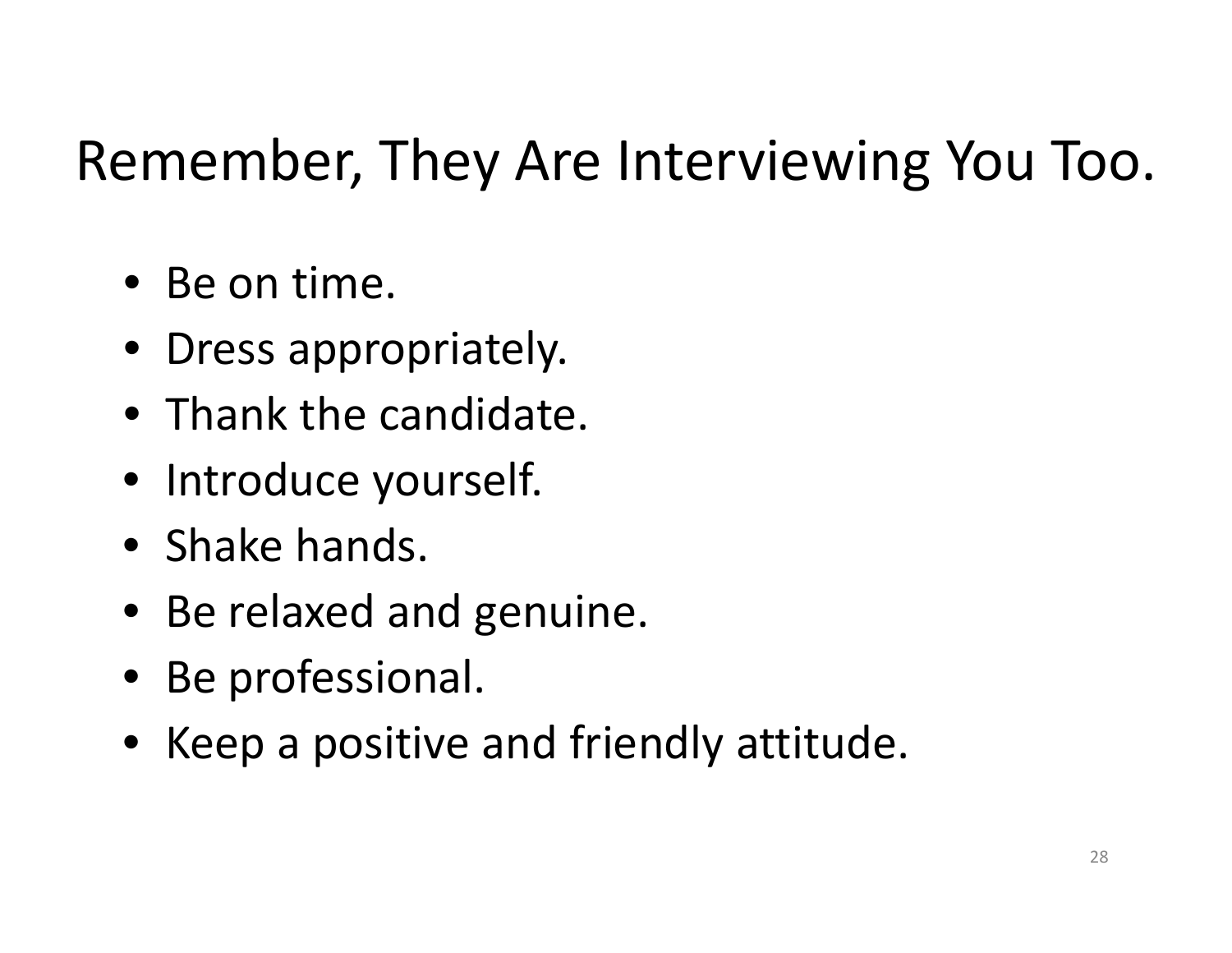# And They Observing Your Environment

- Is the parking lot clean?
- What do they see when they open the door?
- How welcoming is your environment?
- How clean is it?
- How long does it take them to be greeted?
- What's the quality of the interaction?
- What stories do they hear?
- How happy to the employees seem to be?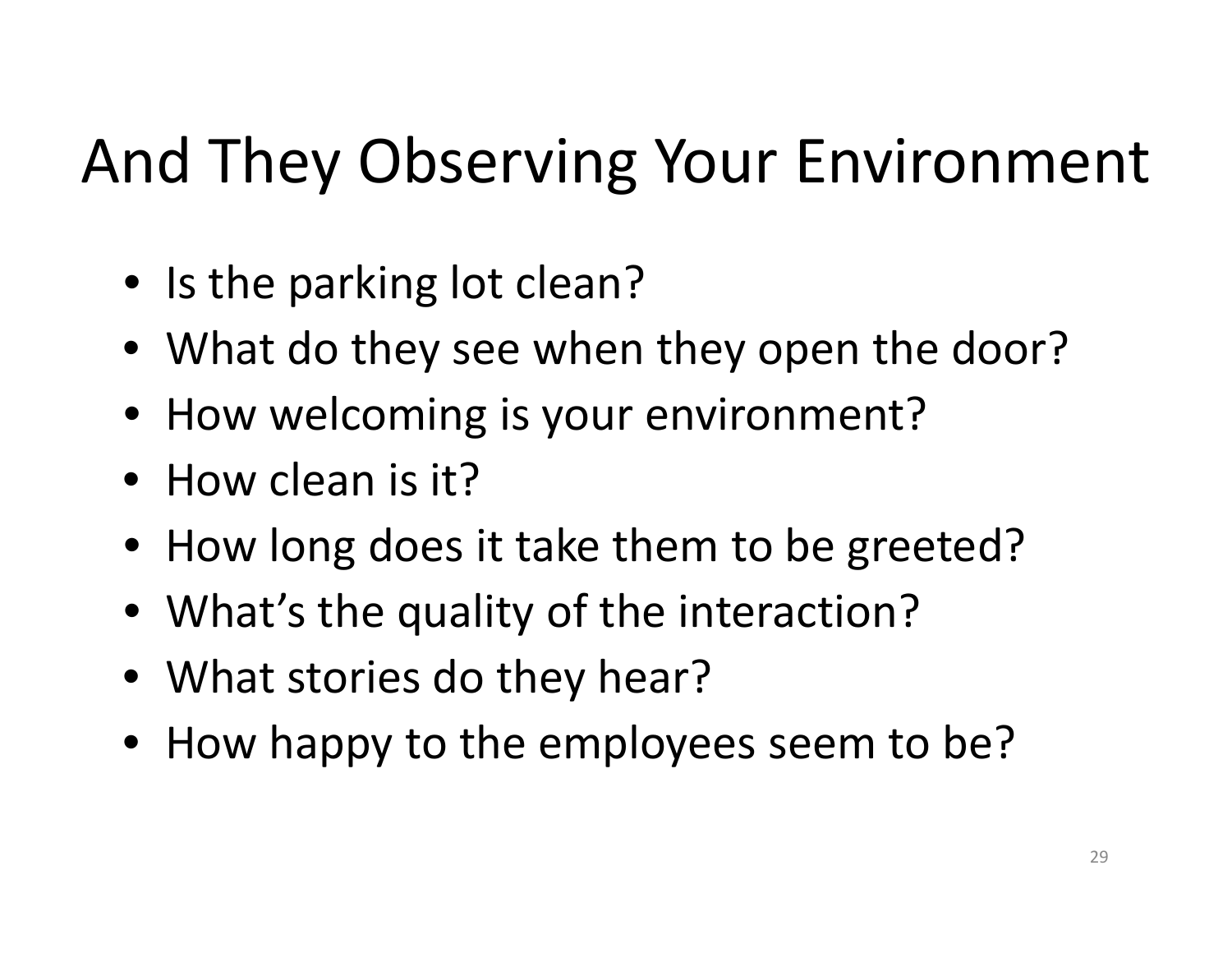# Selection: Making Your Final Choice

- As you sift through your notes and talk to the other interviewers, stay anchored to your priorities:
	- Which of your candidates is most wired for customer service and whatever other qualities you make <sup>a</sup> priority?
	- –Which one is the best fit for your team?
	- Which one will raise the bar for you and the team?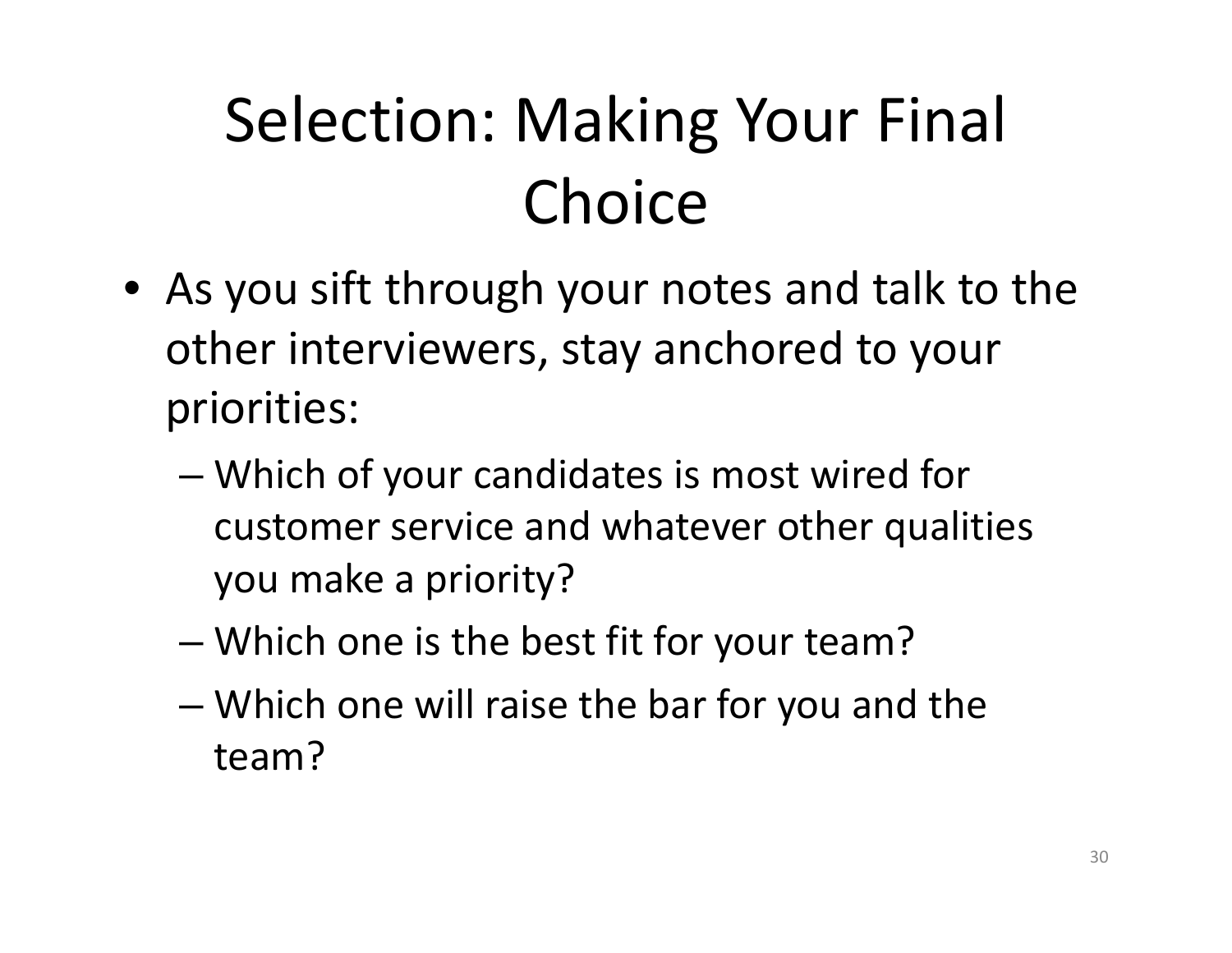## Onboarding

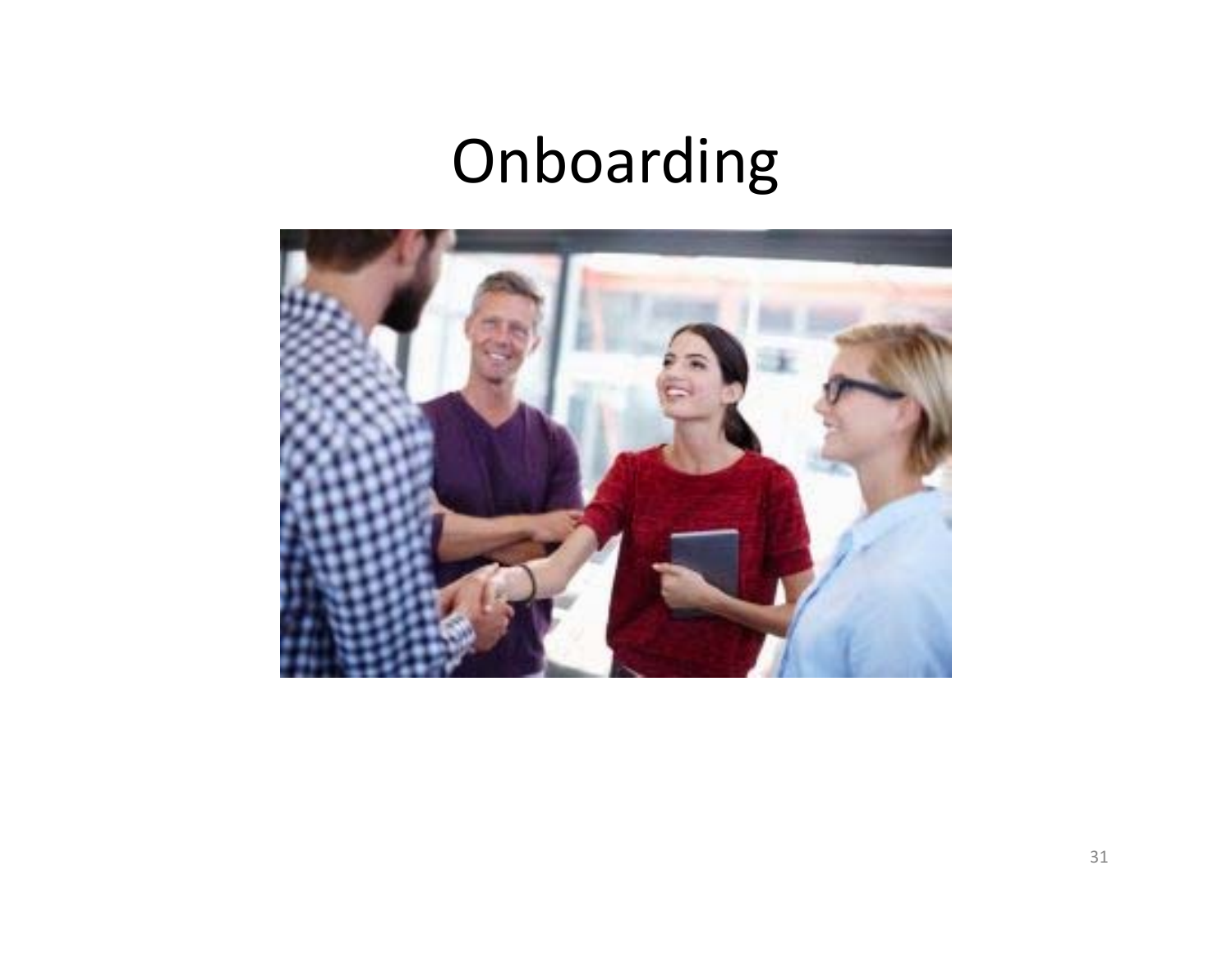## Onboarding

- How are you welcoming them?
- How are you modeling the best behaviors?
- With whom are you partnering them?
- What's your orientation program like?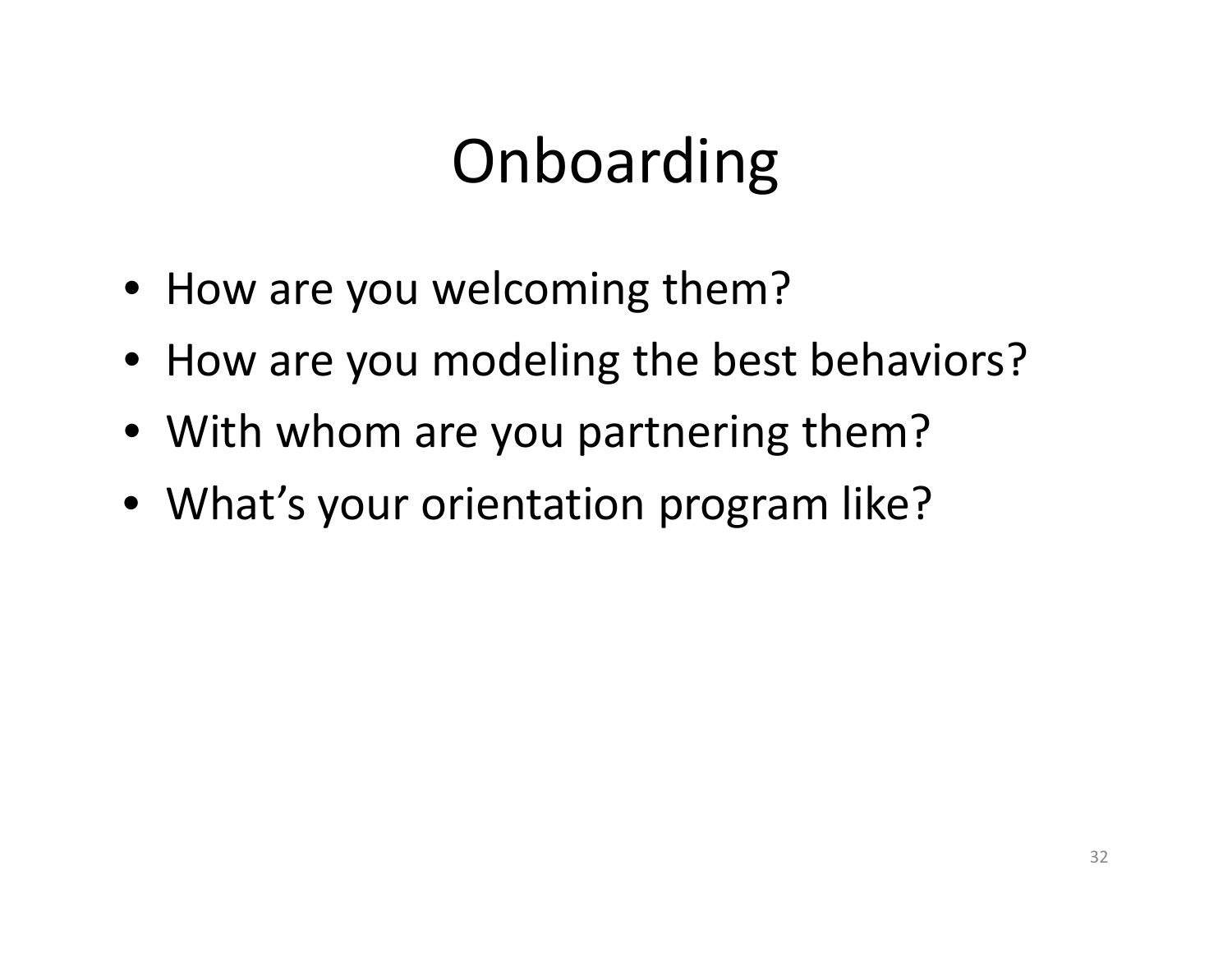### The Welcome

- Consider your employees first day.
	- –What do you do to make them feel welcome?
	- – What do you do to make them feel like part of <sup>a</sup> team?
	- At the end of the shift, how do you want them to feel? What do you want them to believe?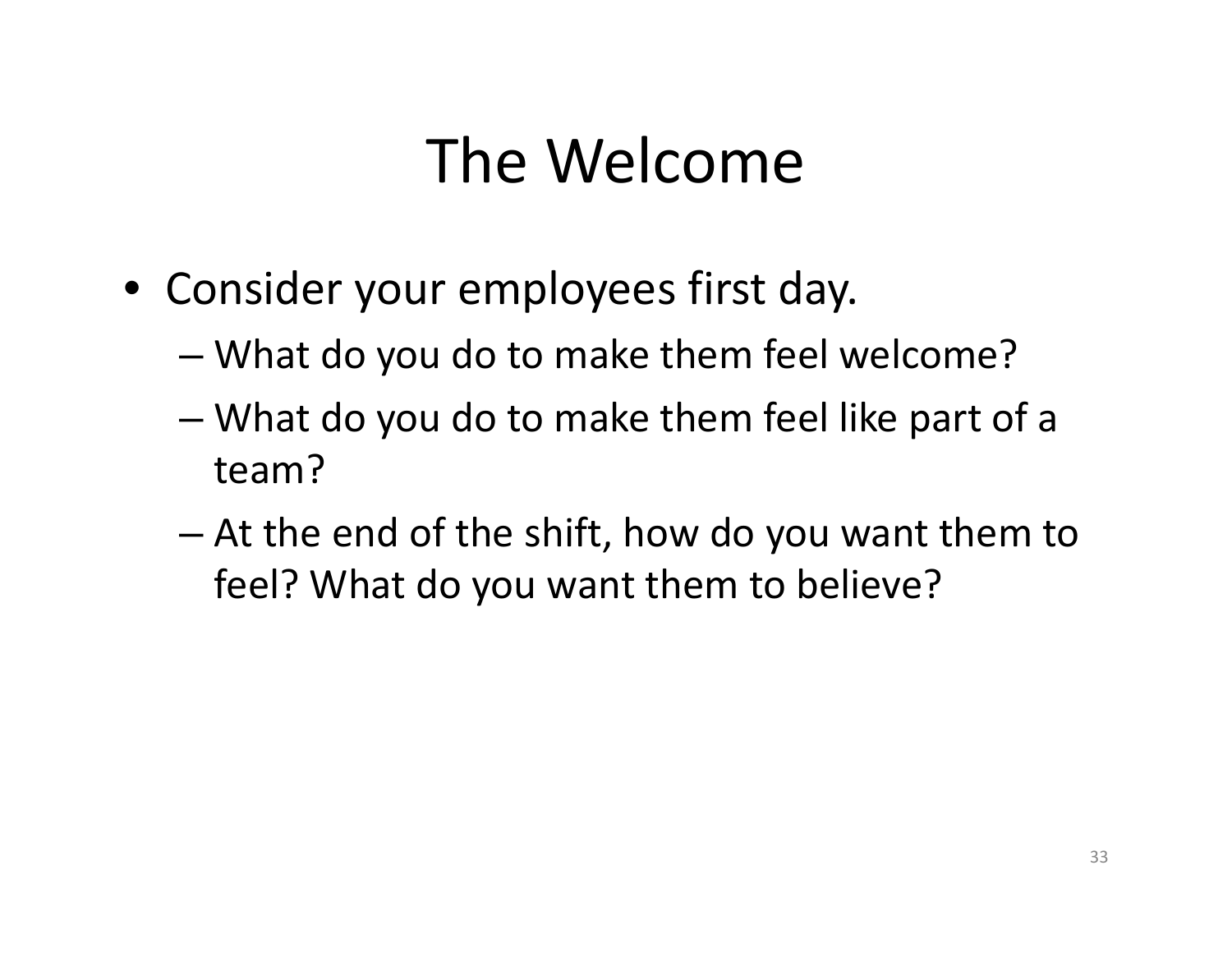## Modeling The Best Behaviors

- Consider your vision, mission and customer service standard. How do you model this so they understand it?
- How does everything they learn, from ringing at the register to stocking shelves, hearken back to those three things?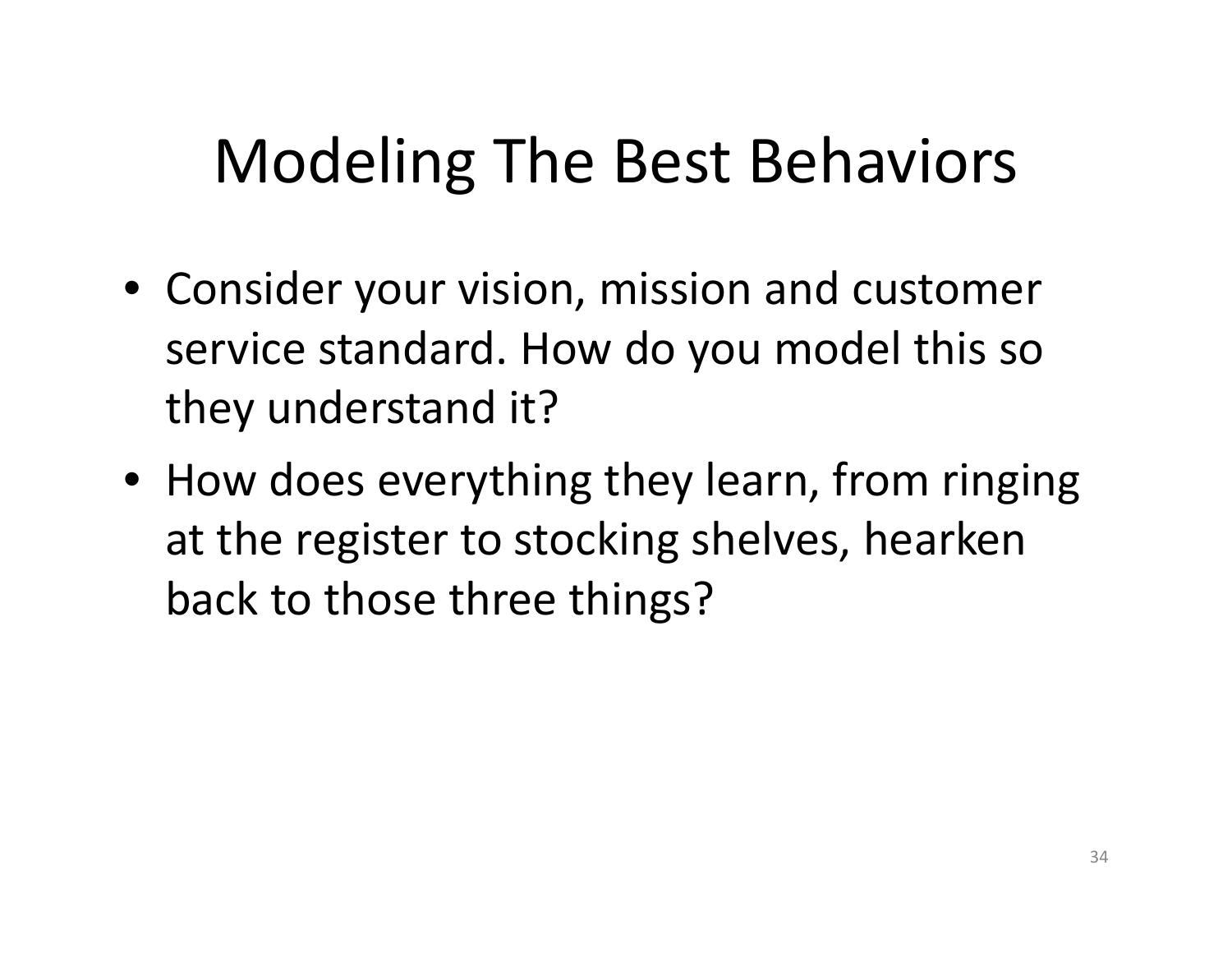## Onboarding Partner

- Consider with whom you have your new employees working. How well does that employee:
	- Model the best behaviors?
	- –– Set the right tone and pace for working?
	- –Possess the highest skills?
	- – $-$  Is equipped to be the best teacher
- Consider what shift you are working for those of you who don't work nights and/or weekends.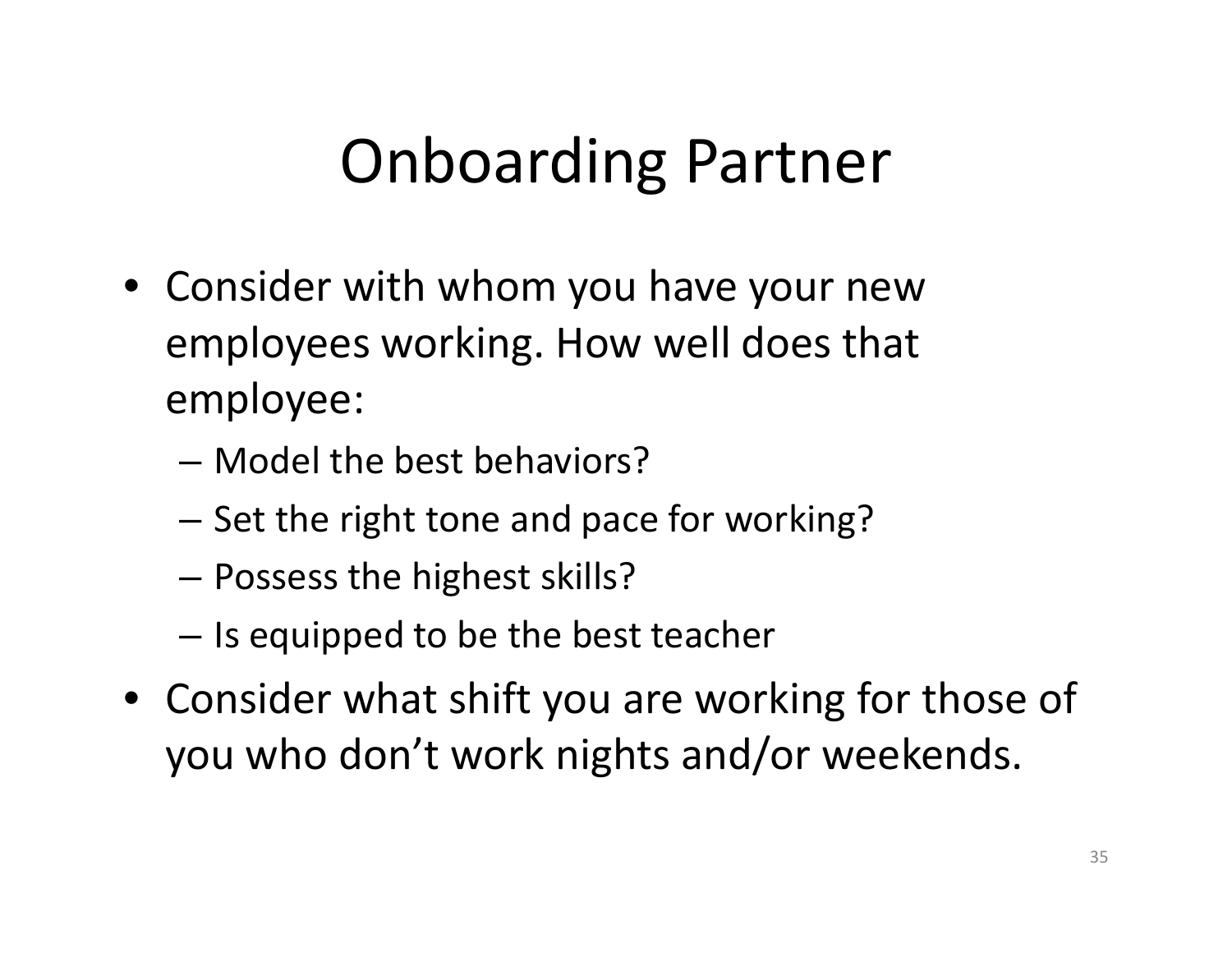#### **Orientation**

- Start with vision, mission and customer service standard
- Show what you mean by customer service
- After that, teach appropriate level skills:
	- – $-$  Ringing at the register
	- $-$  Stocking shelves
	- Pouring drinks
- Show them the end‐to‐end curriculum, so they know when they are finished and when continuing education starts
- Have an assessment at the end so they know what they have done well and what they need to work on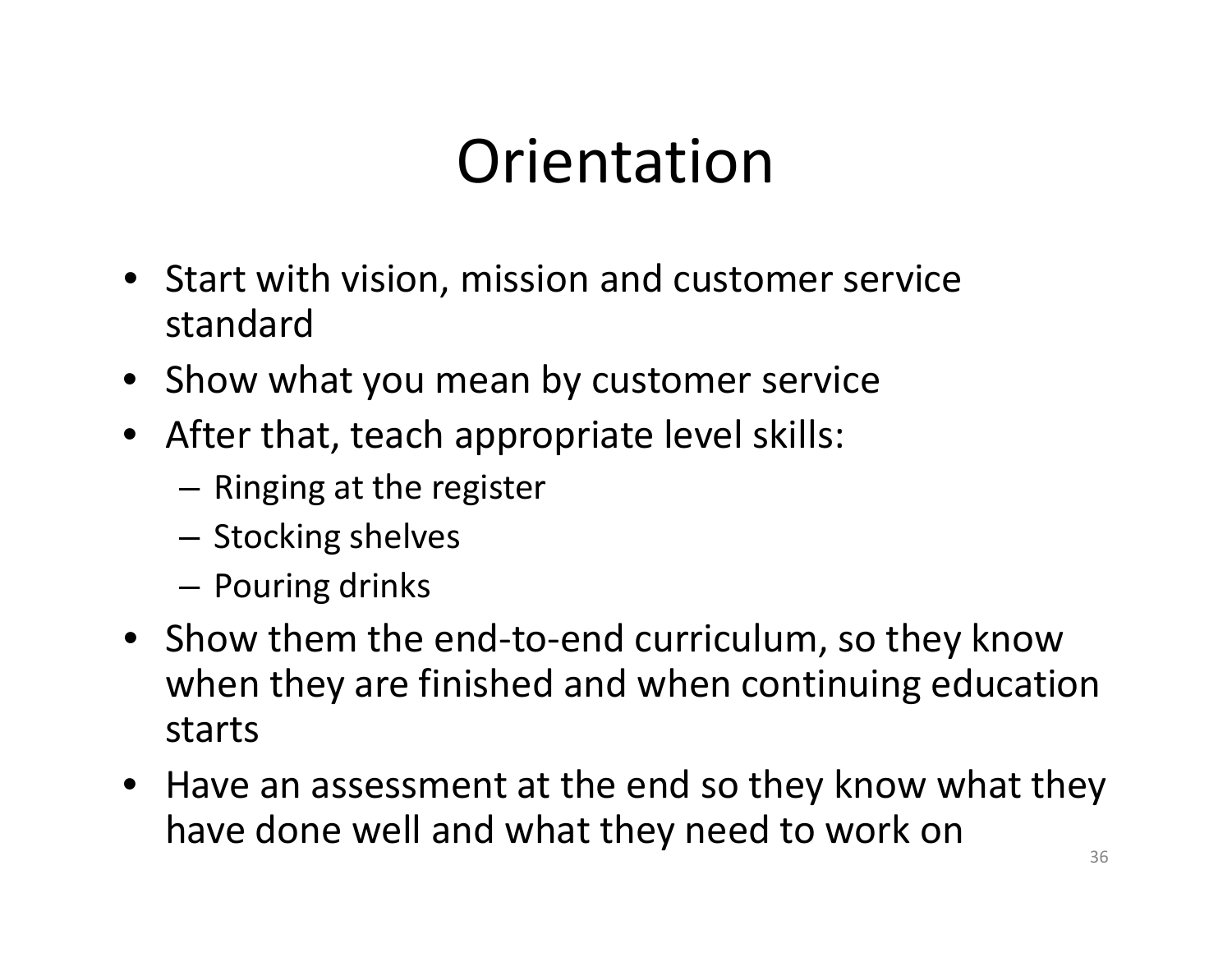### Job aids

- As appropriate, create one‐page job aids to make the learning stick.
- Create simple, easy‐to‐follow processes
- Link back to vision, mission and customer service standard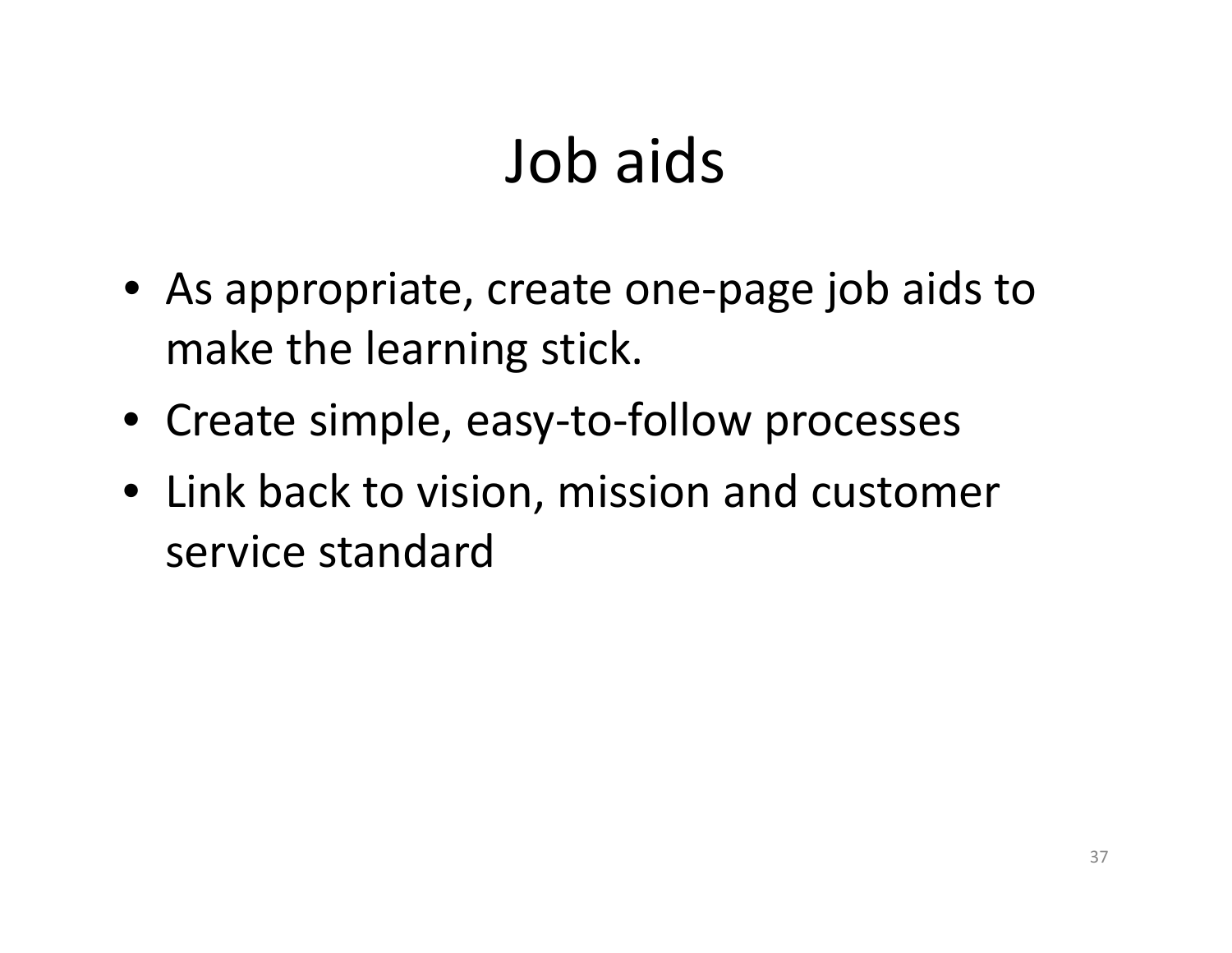## We'd Love To Help!

- We'd love to help! We have <sup>a</sup> wealth of experience and we are passionate about the cause of small businesses and city government. We will work to make sure we fit into your budgets.
- If you would like to talk about how Delaney Consulting can help your operation, please contact either Flora or me.
	- Flora:
		- flora@floradelaney.com
		- 612‐730‐7941
	- Jim:
		- $\bullet$ langemoconsulting@gmail.com
		- 612‐423‐5132